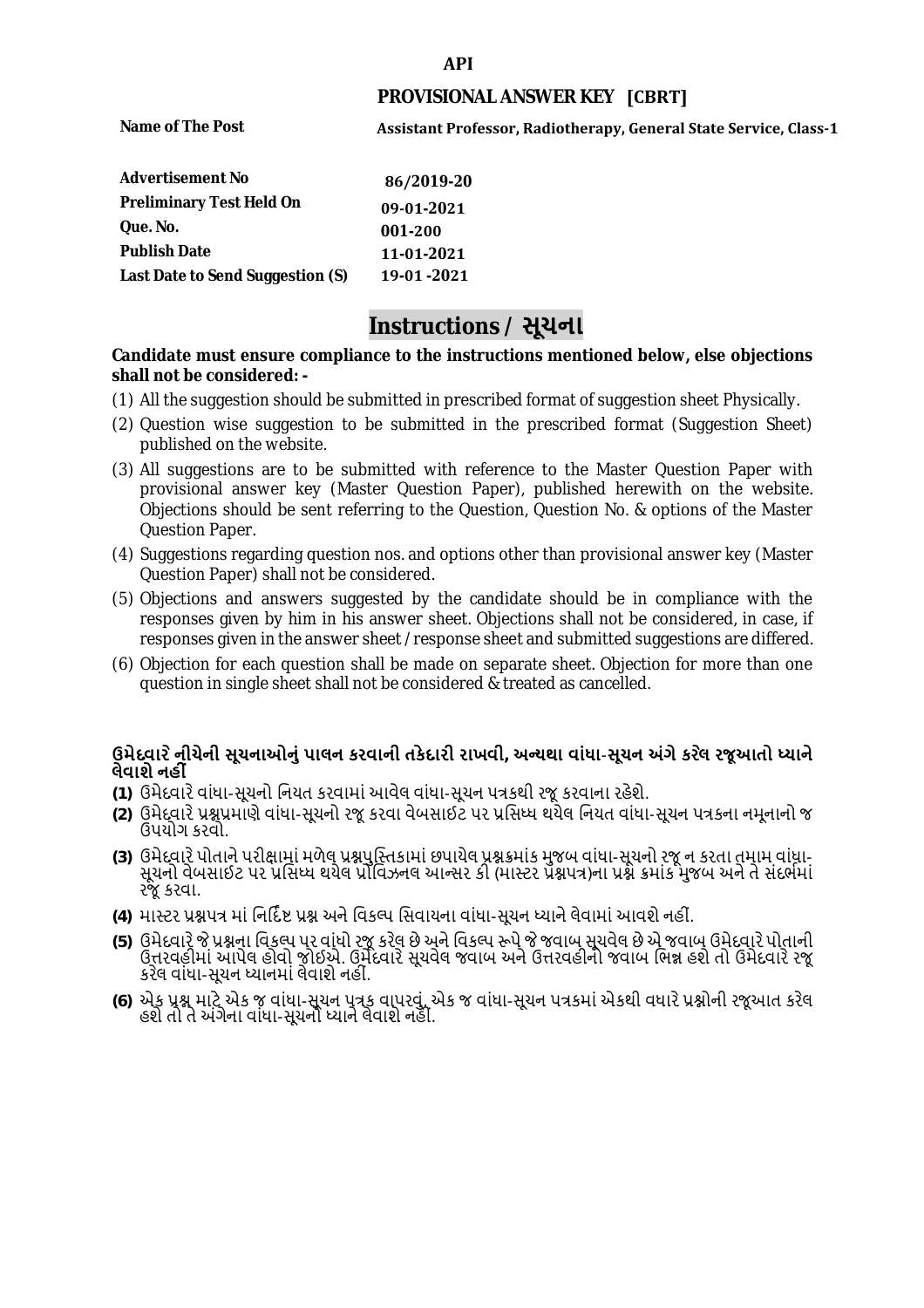| Which of the following cranial nerves originates from a nucleus located in the mid brain?<br>001. |                                                                                               |                                                                                                   |
|---------------------------------------------------------------------------------------------------|-----------------------------------------------------------------------------------------------|---------------------------------------------------------------------------------------------------|
|                                                                                                   | (A) Trochlear nerve                                                                           | (B) Glossopharyngeal nerve                                                                        |
|                                                                                                   | (C) Abducent nerve                                                                            | (D) Facial nerve                                                                                  |
| 002.                                                                                              | Which of the following statements is INCORRECT regarding CSF drainage pathway?                |                                                                                                   |
|                                                                                                   | (A) Aqueduct of Sylvius connects 3 <sup>rd</sup> and 4 <sup>th</sup> ventricles.              |                                                                                                   |
|                                                                                                   | (B) Foramen of Munro connects lateral and third ventricle.                                    |                                                                                                   |
|                                                                                                   | (C) Foramen of Magendie is a lateral paired structure draining the 4 <sup>th</sup> ventricle. |                                                                                                   |
|                                                                                                   | (D) Foramen of Luschka drains the 4 <sup>th</sup> ventricle into sub arachnoid space.         |                                                                                                   |
| 003.                                                                                              | Which of the following structures passes through the jugular foramen?                         |                                                                                                   |
|                                                                                                   | $(A)$ 12 <sup>th</sup> cranial nerve                                                          | $(B)$ 1 $Itn$ cranial nerve.                                                                      |
|                                                                                                   | (C) Vertebral artery                                                                          | (D) Vidian nerve                                                                                  |
| 004.                                                                                              | Which of the following structures lies outside the cavernous sinus?                           |                                                                                                   |
|                                                                                                   | (A) $3rd$ cranial nerve                                                                       | $(B)$ 4 <sup>th</sup> cranial nerve                                                               |
|                                                                                                   |                                                                                               | (C) Mandibular division of $5th$ cranial nerve (D) Ophthalmic division of $5th$ cranial nerve     |
| 005.                                                                                              | system?                                                                                       | Which of the following cells are NOT considered as a component of the Reticulo Endothelial        |
|                                                                                                   | (A) Kupffer cells.                                                                            | (B) Microglia                                                                                     |
|                                                                                                   | (C) Meningocytes                                                                              | <b>(D)</b> Endothelial cells.                                                                     |
| 006.                                                                                              | Which of the following symptoms is seen in Ramsay Hunt Syndrome?                              |                                                                                                   |
|                                                                                                   | (A) Increased lacrimation.                                                                    | <b>(B)</b> Hyperacusis                                                                            |
|                                                                                                   | (C) Excess salivation                                                                         | (D) All of the above                                                                              |
| 007.                                                                                              | Which of the following cranial nerves has sensory and motor function?                         |                                                                                                   |
|                                                                                                   | (A) Optic nerve                                                                               | (B) Auditory nerve                                                                                |
|                                                                                                   | (C) Oculomotor nerve                                                                          | <b>(D)</b> Trigeminal nerve                                                                       |
| 008.                                                                                              | is damaged?                                                                                   | Which of the following visual field defects arises when the central portion of the optic chiasma  |
|                                                                                                   | (A) Bi-temporal hemianopia                                                                    | (B) Bi-nasal hemianopia                                                                           |
|                                                                                                   | (C) Left or right nasal hemianopia                                                            | (D) Complete loss of vision in one eye.                                                           |
| 009.                                                                                              | management of cancer prostate?                                                                | What is the radiation dose prescribed for $125$ I seed implant when used as a monotherapy in the  |
|                                                                                                   | $(A)$ 115 Gy                                                                                  | $(B)$ 125 Gy                                                                                      |
|                                                                                                   | $(C)$ 145 Gy                                                                                  | $(D)$ 160 Gy                                                                                      |
| 010.                                                                                              |                                                                                               | Which of the following statements is INCORRECT regarding FIGO stage I in Cancer Cervix?           |
|                                                                                                   | (A) Any invasive lesion identified only microscopically is staged as stage la disease.        |                                                                                                   |
|                                                                                                   | <b>(B)</b> Stage IA1 deals with lesions with measured invasion of stroma $\leq 2$ mm.         |                                                                                                   |
|                                                                                                   | (C) Stage IA2 deals with lesions with measured invasion of stroma $>$ 3mm but $\leq$ 5 mm.    |                                                                                                   |
|                                                                                                   | (D) All clinically visible lesions confined to cervix are grouped under stage IB.             |                                                                                                   |
| 011.                                                                                              | What is the incidence of pelvic lymph node involvement in stage III Cancer Cervix?            |                                                                                                   |
|                                                                                                   | (A) Greater than $60\%$                                                                       | (B) Varies between 20% and 30%;                                                                   |
|                                                                                                   | (C) Varies between 30-40 %                                                                    | (D) Varies between $50\%$ - $60\%$                                                                |
| 012.                                                                                              | of the following high-risk factor?                                                            | Post-operative chemo-radiation after radical hysterectomy is indicated in cancer cervix for which |
|                                                                                                   | (A) Positive pelvic nodes.                                                                    | (B) Parametrial invasion.                                                                         |
|                                                                                                   | (C) Positive margins.                                                                         | (D) All of the above.                                                                             |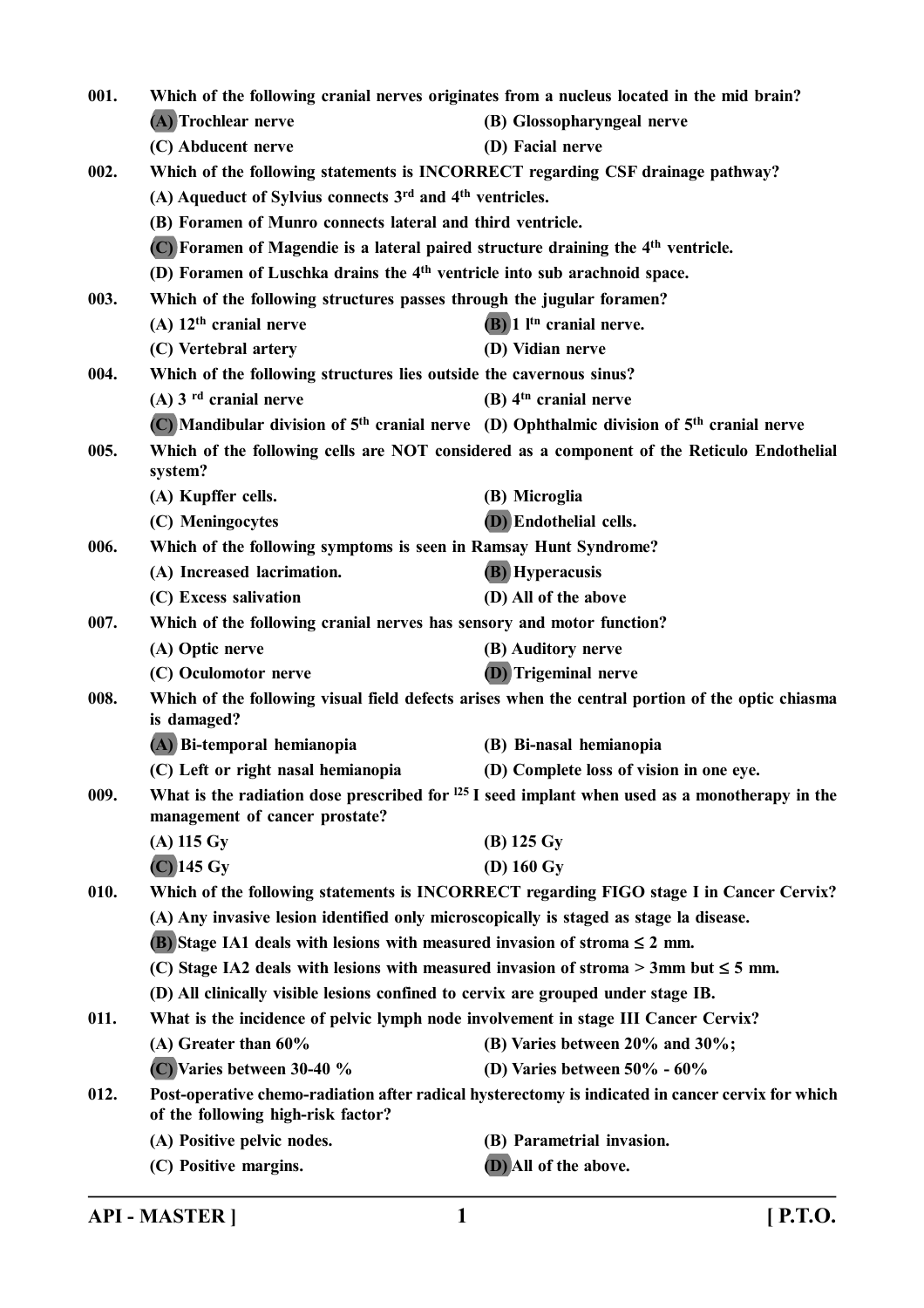| 013. | The feasibility of sterilizing the testes without damaging the scrotal skin by fractionating the<br>radiation dose was demonstrated in animal experiments by - |                                                                                                      |
|------|----------------------------------------------------------------------------------------------------------------------------------------------------------------|------------------------------------------------------------------------------------------------------|
|      | (A) Claude Regaud                                                                                                                                              | (B) Reisner                                                                                          |
|      | (C) Strandqvist                                                                                                                                                | (D) Henri Coutard                                                                                    |
| 014. | The optimal primary therapy for true solitary plasmacytoma of bone is?                                                                                         |                                                                                                      |
|      | (A) Chemotherapy                                                                                                                                               | (B) Bone marrow transplant                                                                           |
|      | (C) Immunotherapy                                                                                                                                              | (D) Radiotherapy to a dose of $40 - 50$ Gy                                                           |
| 015. | radiation (after correcting the lung dose) is -                                                                                                                | As per RTOG study 78-10, the maximum tolerated dose (MTD) for single dose upper hemi body            |
|      | $(A)$ 6Gy                                                                                                                                                      | $(B)$ 7 Gy                                                                                           |
|      | $(C)$ 8Gy                                                                                                                                                      | $(D)$ 4Gy                                                                                            |
| 016. | Which of the following statements is INCORRECT regarding Thermo Dox?                                                                                           |                                                                                                      |
|      | (A) Uses a lysolipid thermally sensitive liposome in cancer treatment                                                                                          |                                                                                                      |
|      | (B) Consists of Doxorubicin encapsulated by a heat sensitive liposome                                                                                          |                                                                                                      |
|      | $70^{\circ}$ C                                                                                                                                                 | $(C)$ The liposome undergoes structural transformation when heated to temperature of 60 $\degree$ to |
|      | (D) Leads to release of doxorubicin directly into or near the targeted tumor                                                                                   |                                                                                                      |
| 017. | Which of the following scientists is credited with the discovery of electrons?                                                                                 |                                                                                                      |
|      | (A) Niels Bohr                                                                                                                                                 | (B) Sir James Chadwick                                                                               |
|      | (C) Sir. J.J. Thomson                                                                                                                                          | (D) Ernest Rutherford.                                                                               |
| 018. | <b>CORRECT?</b>                                                                                                                                                | Which of the following statements concerning the interaction of photons with matter is               |
|      |                                                                                                                                                                | (A) The probability of the photoelectric effect decreases with the atomic number of the absorber.    |
|      | incident photon.                                                                                                                                               | (B) In the Compton process, the energy of the scattered photon is less than that of the              |
|      |                                                                                                                                                                | (C) The predominant interaction of 10 keV photons with soft tissue is the Compton process.           |
|      | (D) Pair production occurs for photons with energies less than 1.02 MeV.                                                                                       |                                                                                                      |
| 019. | Which of the following statements related to DO dose is INCORRECT?                                                                                             |                                                                                                      |
|      | (A) It is the dose of radiation that induces an average of one lethal event per cell.                                                                          |                                                                                                      |
|      | (B) It causes around 40 double strand DNA breaks per cell.                                                                                                     |                                                                                                      |
|      | $(C)$ It causes > 1000 single strand DNA breaks per cell.                                                                                                      |                                                                                                      |
|      | (D) For mammalian cells, the x-ray DO usually lies between 3-4 Gy.                                                                                             |                                                                                                      |
| 020. | Telomerase activity is NOT detectable in which of the following tissues?                                                                                       |                                                                                                      |
|      | (A) Cancer cell lines.                                                                                                                                         | (B) Normal human somatic tissues.                                                                    |
|      | (C) Embryonic stem cells.                                                                                                                                      | (D) Gametes.                                                                                         |
| 021. | Which of the following radiation induced chromosomal change is NOT lethal to the cell?                                                                         |                                                                                                      |
|      | (A) Symmetric Translocations                                                                                                                                   | (B) Dicentric formation                                                                              |
|      | (C) Ring formation                                                                                                                                             | (D) Anaphase bridge formation.                                                                       |
| 022. |                                                                                                                                                                | At which optimal value of LET (Linear energy transfer) does radiation have the greatest Relative     |
|      | biological efficiency (RBE) to produce cell kill or mutagenesis?                                                                                               |                                                                                                      |
|      | $(A)$ 100 keV/ $\mu$ m                                                                                                                                         | (B) 10 keV/ $\mu$ m                                                                                  |
|      | $(C)$ 0.01 keV/ $\mu$ m                                                                                                                                        | (D) $1000 \text{ keV}/\mu \text{m}$                                                                  |
| 023. | Which phase of the cell cycle is considered to be the most resistant to radiation effects?                                                                     |                                                                                                      |
|      | (A) Early S phase                                                                                                                                              | (B) Late S phase                                                                                     |
|      | (C) Late Gl phase                                                                                                                                              | (D) Late G2 phase                                                                                    |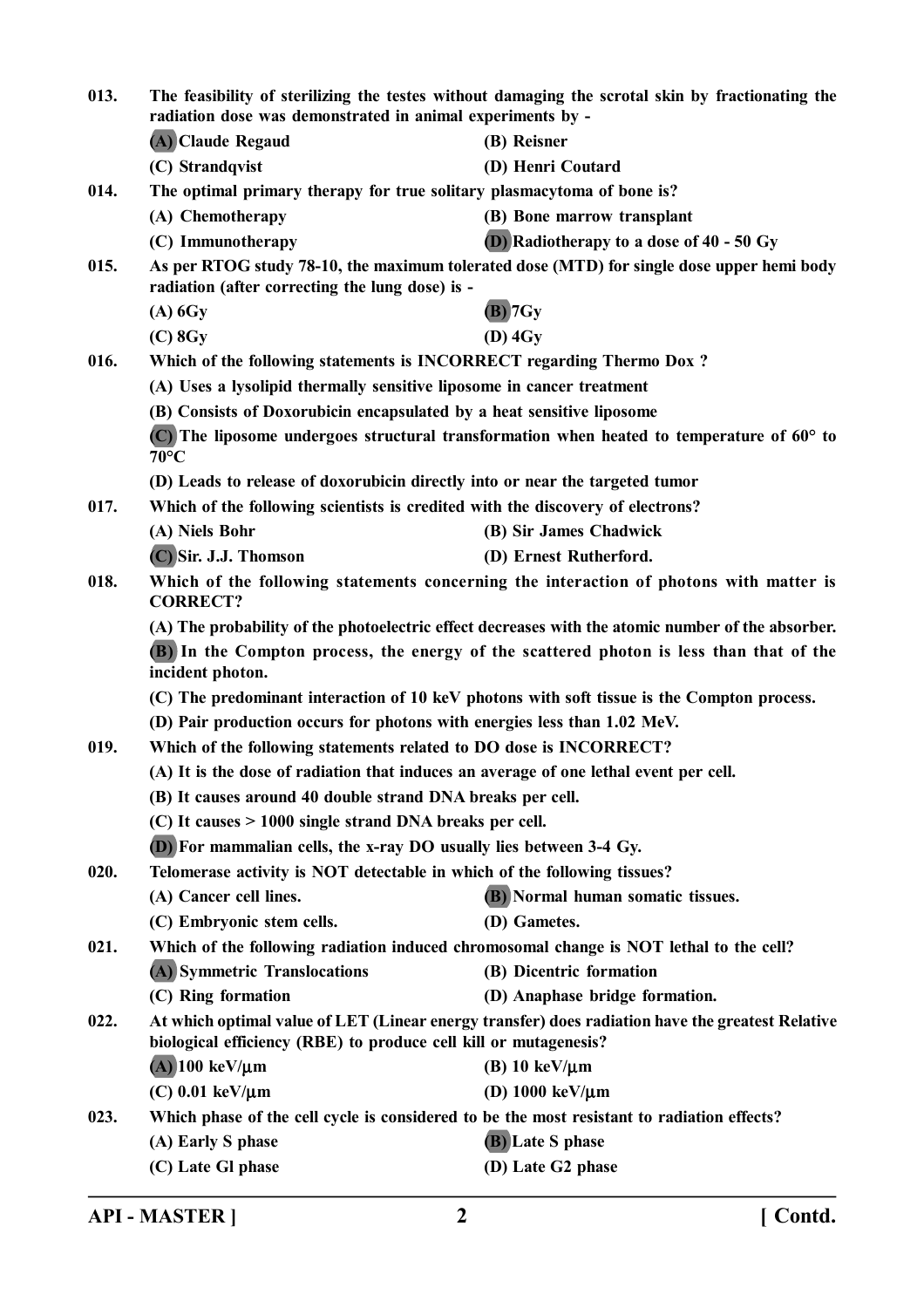|      | Which of the following cell lines has an unlimited life span, is considered immortal and used in<br>oncogenic transformation studies?                                                                                                                                                                                                                                                                                                                       |                                                                                                                                                                                               |
|------|-------------------------------------------------------------------------------------------------------------------------------------------------------------------------------------------------------------------------------------------------------------------------------------------------------------------------------------------------------------------------------------------------------------------------------------------------------------|-----------------------------------------------------------------------------------------------------------------------------------------------------------------------------------------------|
|      | (A) Hamster embryo cells                                                                                                                                                                                                                                                                                                                                                                                                                                    | (B) Human skin fibroblast cells                                                                                                                                                               |
|      | (C) Human embryo cells                                                                                                                                                                                                                                                                                                                                                                                                                                      | (D) BALB/C-3T3 cell line                                                                                                                                                                      |
| 025. | nucleotide substitutions?                                                                                                                                                                                                                                                                                                                                                                                                                                   | Which of the following molecular technologies is NOT capable of detecting variable single                                                                                                     |
|      | $(A)$ FISH                                                                                                                                                                                                                                                                                                                                                                                                                                                  | (B) Sanger sequencing                                                                                                                                                                         |
|      | (C) NGS (next generation sequencing)                                                                                                                                                                                                                                                                                                                                                                                                                        | (D) HRM (high resolution melting) curve analysis                                                                                                                                              |
| 026. | <b>HIV</b> infection EXCEPT -                                                                                                                                                                                                                                                                                                                                                                                                                               | All of the following tumors are considered as AIDS defining illness by the CDC in the context of                                                                                              |
|      | (A) Kaposi's Sarcoma                                                                                                                                                                                                                                                                                                                                                                                                                                        | (B) Squamous Cell carcinoma of anal canal                                                                                                                                                     |
|      | (C) AIDS related NHL                                                                                                                                                                                                                                                                                                                                                                                                                                        | (D) Cervical Cancer                                                                                                                                                                           |
| 027. | $is -$                                                                                                                                                                                                                                                                                                                                                                                                                                                      | The lowest radiation dose in Total body radiation (TBI) which can cause depletion of lymphocytes                                                                                              |
|      | $(A)$ 0.1 Gy                                                                                                                                                                                                                                                                                                                                                                                                                                                | $(B)$ 1 Gy                                                                                                                                                                                    |
|      | $(C)$ 0.3 Gy                                                                                                                                                                                                                                                                                                                                                                                                                                                | (D) $0.5 \text{ Gy}$                                                                                                                                                                          |
| 028. | Which of the following statements is CORRECT regarding the small lymphocyte?                                                                                                                                                                                                                                                                                                                                                                                |                                                                                                                                                                                               |
|      | (A) These cells are highly radiosensitive                                                                                                                                                                                                                                                                                                                                                                                                                   | (B) These cells usually do not divide                                                                                                                                                         |
|      | (C) These cells show interphase death                                                                                                                                                                                                                                                                                                                                                                                                                       | (D) All of the above.                                                                                                                                                                         |
| 029. | A 67-year-old male underwent endoscopy for weight loss which showed a growth extending<br>from mid esophagus to OG junction. Biopsy was suggestive of grade 3 squamous cell carcinoma.<br>PET CT confirmed local extent as seen on endoscopy without evidence of regional nodes or<br>visceral metastasis. He also underwent EUS of the esophagus which suggested growth extending<br>to muscularis propria. What will be his estimated clinical TNM stage? |                                                                                                                                                                                               |
|      | $(A) c$ T <sub>1</sub> a N <sub>0</sub> M <sub>0</sub>                                                                                                                                                                                                                                                                                                                                                                                                      | $(B)$ c T1b N0 M0                                                                                                                                                                             |
|      | $(C)$ c T2 N0 M0                                                                                                                                                                                                                                                                                                                                                                                                                                            | (D) c T3 N0 M0                                                                                                                                                                                |
| 030. |                                                                                                                                                                                                                                                                                                                                                                                                                                                             |                                                                                                                                                                                               |
|      | and ovarian cancer which other type of cancer does she have a risk of developing?                                                                                                                                                                                                                                                                                                                                                                           | A 35-year-old woman with a strong family history of breast cancer is referred to the cancer<br>genetics clinic and is found to have a germ line mutation in the BRCA2 gene. Apart from breast |
|      | (A) Melanoma                                                                                                                                                                                                                                                                                                                                                                                                                                                | (B) Colorectal cancer                                                                                                                                                                         |
|      | (C) Thyroid cancer                                                                                                                                                                                                                                                                                                                                                                                                                                          | (D) Lung cancer                                                                                                                                                                               |
| 031. | <b>INCORRECT?</b>                                                                                                                                                                                                                                                                                                                                                                                                                                           | In a scatter plot which of the following statements regarding correlation coefficient "r" is                                                                                                  |
|      | (A) Strong correlation implies causation                                                                                                                                                                                                                                                                                                                                                                                                                    |                                                                                                                                                                                               |
|      | (B) The value of "r" is always between -1 and $+1$                                                                                                                                                                                                                                                                                                                                                                                                          |                                                                                                                                                                                               |
|      | (C) A positive value of r means positive correlation                                                                                                                                                                                                                                                                                                                                                                                                        |                                                                                                                                                                                               |
|      | (D) A negative value of r means negative correlation                                                                                                                                                                                                                                                                                                                                                                                                        |                                                                                                                                                                                               |
| 032. | Which of the following statements is CORRECT regarding null hypothesis?                                                                                                                                                                                                                                                                                                                                                                                     |                                                                                                                                                                                               |
|      |                                                                                                                                                                                                                                                                                                                                                                                                                                                             | (A) The population correlation coefficient or p value is not significantly different from zero.                                                                                               |
|      | population.                                                                                                                                                                                                                                                                                                                                                                                                                                                 | (B) There is no significant linear relationship (correlation) between variables x and y in the                                                                                                |
|      | (C) Both of the above.                                                                                                                                                                                                                                                                                                                                                                                                                                      |                                                                                                                                                                                               |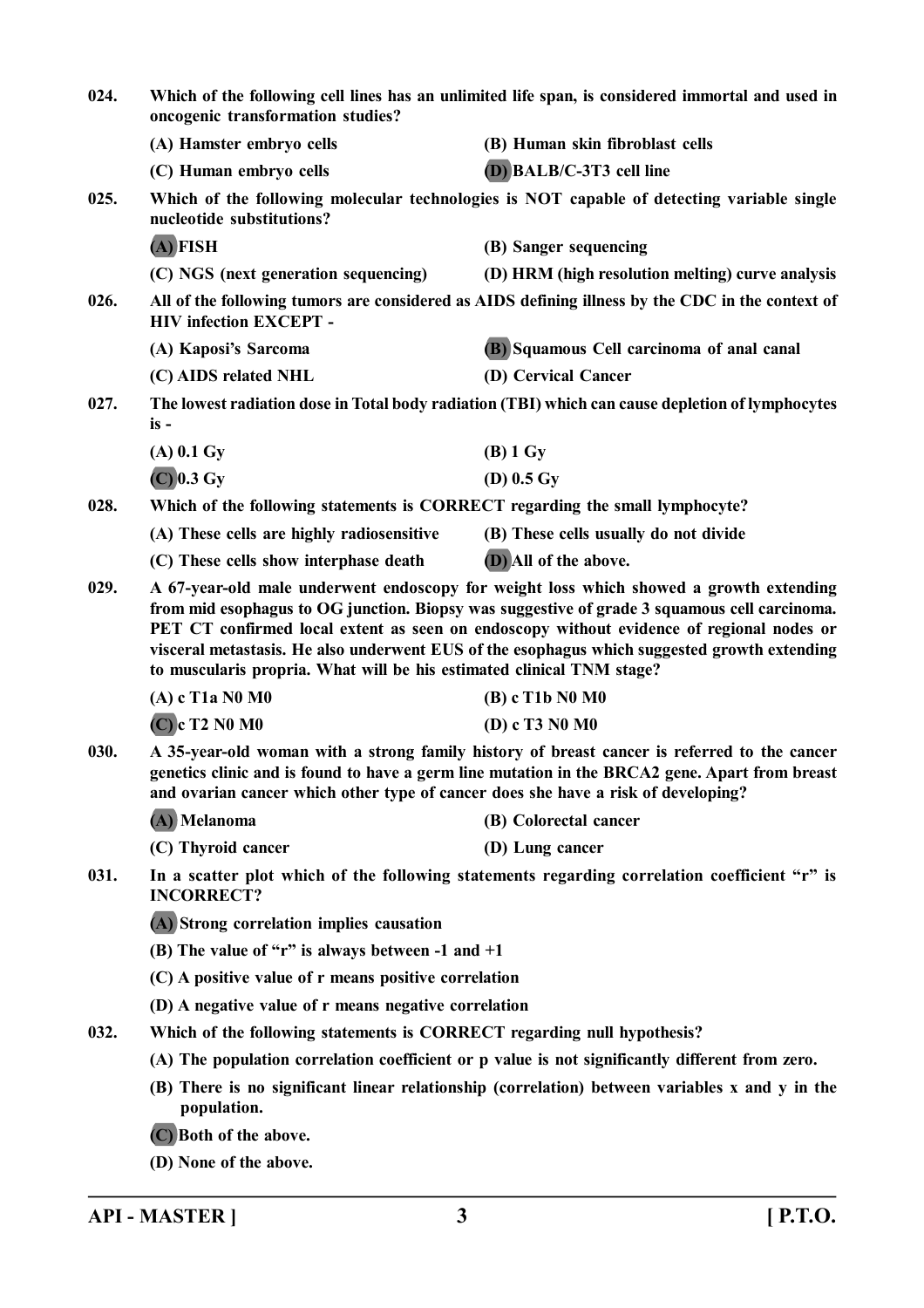- **033. 26-year-old man presents to your clinic with paroxysmal hypertension and headaches. His father died from an intracranial bleed following a hypertensive crisis. The patient's blood examination shows catecholamine hypersecretion and MRI shows an adrenal mass. Which of the following conditions would you exclude with this history?**
	- **(A) Von Hippel-Lindau disease**
	- **(B) Multiple endocrine neoplasia type 1**
	- **(C) Multiple endocrine neoplasia type 2**
	- **(D) Hereditary paraganglioma-pheochromocytoma syndrome**
- **034. What is the mode of inheritance of mutations of the Rb gene?**
	- **(A) Autosomal dominant (B) Autosomal recessive**
	- **(C) X-linked (D) X-linked recessive**
- **035. If there is doubt about the correct T stage categorization in a patient, what is the recommended approach?**
	- **(A) Mention both categories that are in consideration, e.g. T1-2**
	- **(B) Mention as unknown e.g. Tx**
	- **(C) Always choose the higher category**
	- **(D) Always choose the lower category**
- **036. A lady underwent wire guided excision biopsy for a non-palpable BIRADS V left sided breast lesion along with sentinel lymph node biopsy. The pathological size of the tumor was 1.2 cm and it was reported as DCIS with no evidence of invasive component and sentinel node was negative for metastasis. What is her appropriate pT stage?**
	- **(A) pT1c (B) pTis**
	- **(C) pT1b (D) pT1a**
- **037. Regarding sentinel lymph node which of the following statements is INCORRECT?**
	- **(A) It is the first lymph node to receive lymphatic drainage from a primary tumor.**
	- **(B) If it contains metastatic tumor then other lymph nodes may contain tumor.**
	- **(C) If it does not contain metastatic tumor, then other lymph nodes are unlikely to contain tumor.**
	- **(D) Usually only one sentinel lymph node will receive the metastatic deposit from a primary tumor.**
- **038. In TNM staging of breast cancer which of the following statements is CORRECT?**

**(A) When there are multiple foci of microinvasion, the sum of sizes of all individual foci is used to denote the microinvasive component.**

**(B) Dimpling of skin and nipple retraction denote stage T4b.**

**(C) Stage T4a denotes tumor extension to chest wall which includes ribs, intercostal muscles, serratus anterior and pectoralis major muscles.**

**(D) None of the above.**

- **039. According to the TNM staging of anal cancer if a patient has radiological evidence of significant inguinal and external iliac lymphadenopathy the appropriate nodal staging is -**
	- **(A) N1b (B) N1c (C) N2 (D) N2b**
	-
- **040. Which of the following statements regard liquid biopsy is INCORRECT?**
	- **(A) Used to genotype tumors**
	- **(B) It is a surrogate for tumor burden**
	- **(C) Helps to monitor the genomic drift of a tumor upon treatment.**
	- **(D) It cannot assess presence of minimal residual disease following curative treatment.**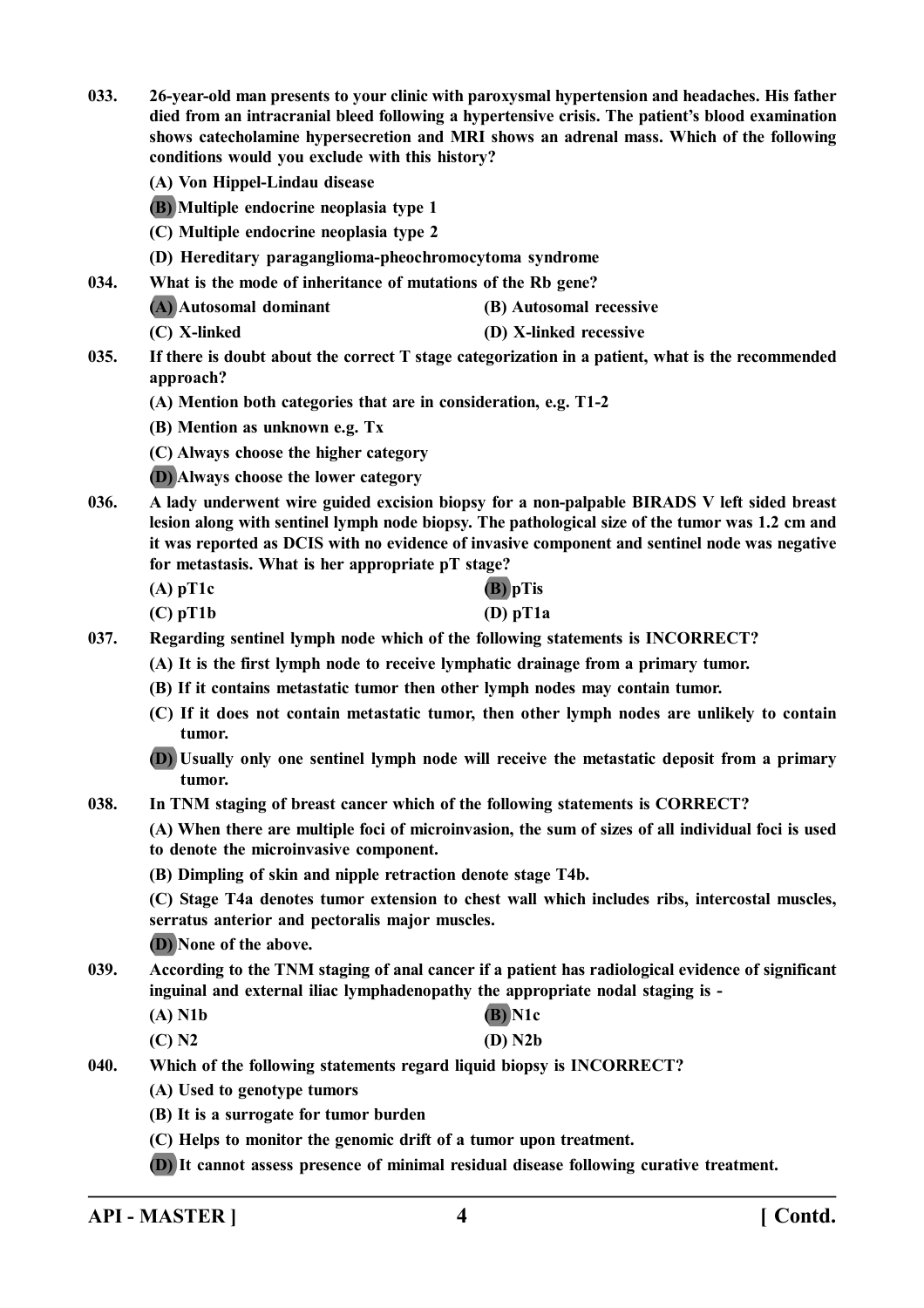| 041. | Which of the following IHC markers is used in the diagnosis of Transitional cell carcinoma of<br>bladder? |                                                                                                     |
|------|-----------------------------------------------------------------------------------------------------------|-----------------------------------------------------------------------------------------------------|
|      | (A) Calretinin                                                                                            | (B) CD34                                                                                            |
|      | $(C)$ GATA3                                                                                               | (D) DOG1                                                                                            |
| 042. | Which of the following virus is implicated in the causation of Kaposi's sarcoma?                          |                                                                                                     |
|      | (A) Human herpes virus-8                                                                                  | (B) Cytomegalovirus                                                                                 |
|      | (C) Human Papilloma virus                                                                                 | (D) None of the above                                                                               |
| 043. | of malignant gliomas post chemo-radiation is INCORRECT?                                                   | Which of the following statements pertaining to the term pseudo progression seen in follow up       |
|      | (A) Consistent with radiological signs of progression                                                     |                                                                                                     |
|      | (B) Most of these changes resolve without treatment                                                       |                                                                                                     |
|      | (C) Biopsy of these lesions reveals tumor necrosis                                                        |                                                                                                     |
|      | (D) It usually occurs several years after completion of treatment.                                        |                                                                                                     |
| 044. | to be which of the following?                                                                             | A spindle cell tumor with biphasic histology and strong, diffuse positivity for TLEI is most likely |
|      | (A) Alveolar soft part sarcoma                                                                            | (B) Synovial sarcoma.                                                                               |
|      | (C) Embryonal RMS                                                                                         | (D) Dermato fibrosarcoma protuberans                                                                |
| 045. | Temozolomide used in GBM treatment is a prototype of which class of alkylating agents?                    |                                                                                                     |
|      | (A) Nitrosoureas                                                                                          | (B) Nitrogen mustard                                                                                |
|      | (C) Triazenes                                                                                             | (D) Alkyl Sulfonate                                                                                 |
| 046. | Which statement is INCORRECT about mantle cell lymphoma?                                                  |                                                                                                     |
|      | (A) Composed of small- to medium-sized B cells with the characteristic t (11; 14) translocation.          |                                                                                                     |
|      | (B) Cells express CD 23 and CD 10 and are negative for CD 5 and CD 43                                     |                                                                                                     |
|      | (C) NOTCH 1 mutation and SOX11 overexpression has a poor prognosis.                                       |                                                                                                     |
|      | (D) Most cases are associated with cyclin Dl over expression                                              |                                                                                                     |
| 047. | <b>EXCEPT?</b>                                                                                            | All the following statements regarding pharmacological properties of Amifostine are correct         |
|      | (A) It is a US FDA approved radio protector.                                                              |                                                                                                     |
|      | (B) When administered 30 minutes prior to RT, it reduces severity of xerostomia.                          |                                                                                                     |
|      |                                                                                                           | (C) It is dephosphorylated by the enzyme acid phosphatase to the active metabolite WR-1065.         |
|      | (D) It is reported to offer protection against nephrotoxicity of Cisplatin.                               |                                                                                                     |
| 048. | Which of the following particles are products of a p particle decay?                                      |                                                                                                     |
|      | (A) Auger electrons                                                                                       | <b>(B)</b> Positron and Negatron                                                                    |
|      | (C) Helium nucleus                                                                                        | (D) Carbon ions                                                                                     |
| 049. | What is the relation between frequency and wavelength in electromagnetic radiation?                       |                                                                                                     |
|      | (A) Wavelength is directly proportional to frequency                                                      |                                                                                                     |
|      | (B) Wavelength and frequency are inversely related                                                        |                                                                                                     |
|      | (C) The product of frequency and wavelength is Planck's constant                                          |                                                                                                     |
|      | (D) Wavelength is always equal to frequency.                                                              |                                                                                                     |
| 050. | Isotones are defined as -                                                                                 |                                                                                                     |
|      | (A) Atoms with the same number of neutrons but different atomic number                                    |                                                                                                     |
|      | (B) Atoms with the same atomic number but different neutron number                                        |                                                                                                     |
|      |                                                                                                           | (C) Atoms with same atomic number and neutron number but different nuclear energy states.           |
|      | (D) Atoms with the same mass number but different atomic number.                                          |                                                                                                     |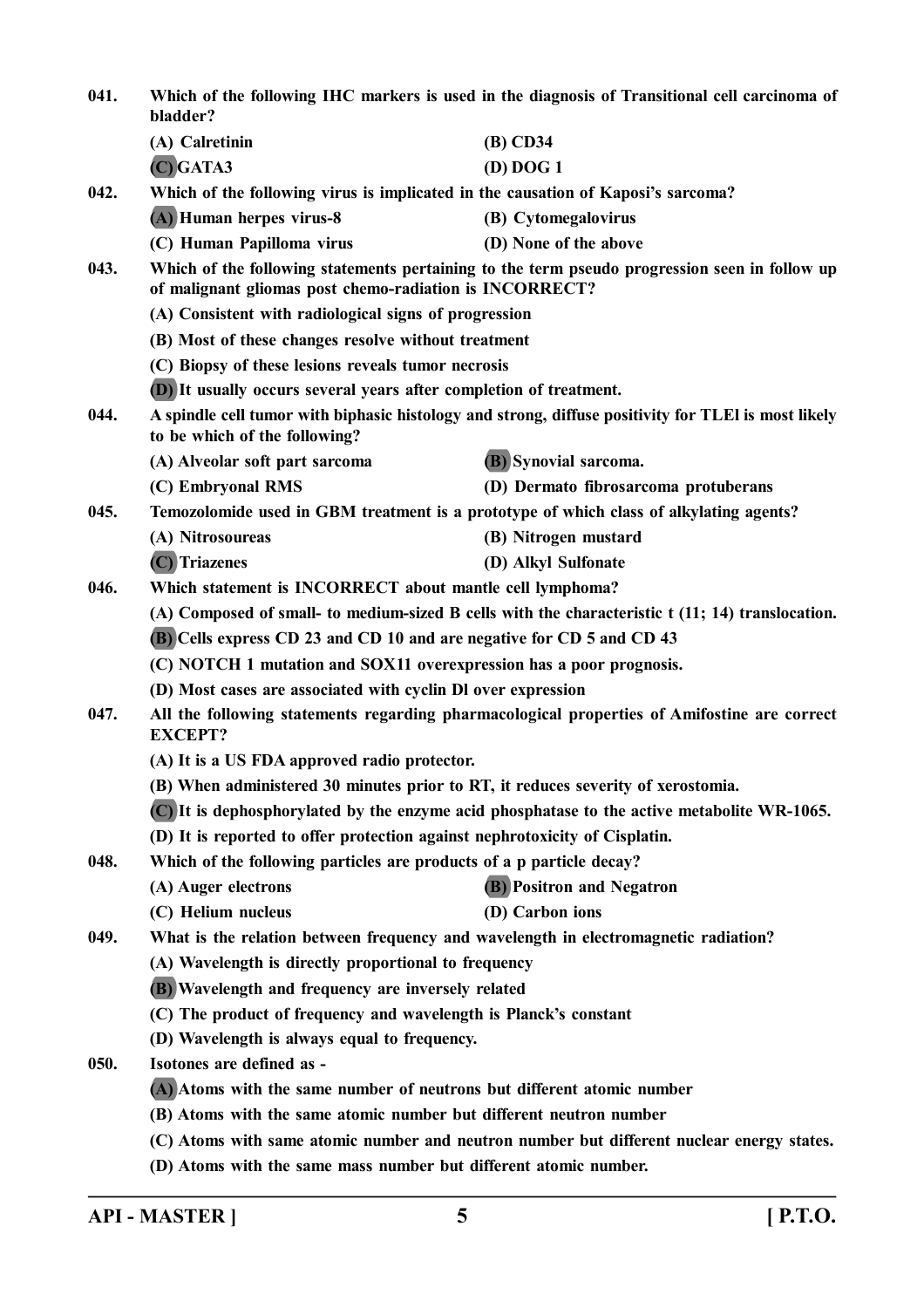**051. Referred otalgia in oropharyngeal cancer occurs due to involvement of**

**(A) Mandibular branch of Vth cranial nerve. (B) VIIIth cranial nerve.**

**(C) Jacobson branch of IXth cranial nerve. (D) XIth cranial nerve.**

**052. In Magnetic Resonance Spectroscopy (MRS) study of brain tumors which metabolite is a marker of neuronal viability?**

**(A) Choline. (B) Creatine.**

**(C) N-acetyl aspartate. (D) Thallium.**

- **053. Which of the following statements is a conclusion of the Meta-Analysis of Chemotherapy in Head and Neck Cancer (MACH-NC) Collaborative Group?**
	- **(A) Concurrent chemo-radiation benefit is more significant in oropharynx and larynx.**
	- **(B) Concurrent Chemo radiation improves OS by 6.5%.**
	- **(C) Benefit of concurrent chemo radiation is greater than induction chemotherapy.**
	- **(D) All of the above.**
- **054. Pre radiotherapy dental prophylaxis in head and neck cancer radiation includes all of the following statements EXCEPT?**
	- **(A) Teeth with high-risk dental factors in the radiation field should only be removed before the commencement of RT.**
	- **(B) Ideally a healing time of 14 to 21 days is recommended after extraction before initiating RT.**
	- **(C) Extraction should be accomplished without significant dental trauma.**
	- **(D) Extraction of all healthy teeth in the radiation field reduces the risk of osteoradionecrosis and is recommended.**
- **055. Which of the following MRI sequence gives information on cellularity of tumors?**
	- **(A) Tl weighted images.**
	- **(B) Diffusion weighted Imaging (DWI) and ADC map.**
	- **(C) T2 weighted sequence.**
	- **(D) FLAIR sequence.**
- **056. Which of the following tumors is classified as WHO grade 1 glioma?**
	- **(A) Oligodendroglioma (IDH mutated, lp/19q codeleted, tumors)**
	- **(B) IDH-mutated astrocytoma (non-lp/19q codeleted)**
	- **(C) IDH wild-type astrocytoma**
	- **(D) Dysembryoplastic neuro-epithelial tumor (DNET)**
- **057. BI-RADS category 0 assignment on a mammogram indicates which of the following -**
	- **(A) A negative mammogram, with a recommendation for short term follow up**
	- **(B) A negative mammogram, with a recommendation for annual screening**
	- **(C) Incomplete assessment, with a recommendation for review of prior studies or completion of additional studies**
	- **(D) Incomplete assessment, with a recommendation for routine screening**
- **058. Which of the following findings are not associated with Cauda equina syndrome?**
	- **(A) Asymmetric painful lumbosacral polyradiculopathy.**
	- **(B) Asymmetric cranial neuropathy.**
	- **(C) Patchy sensory deficit corresponding to lower lumbar and sacral nerve roots.**
	- **(D) Bladder and bowel incontinence.**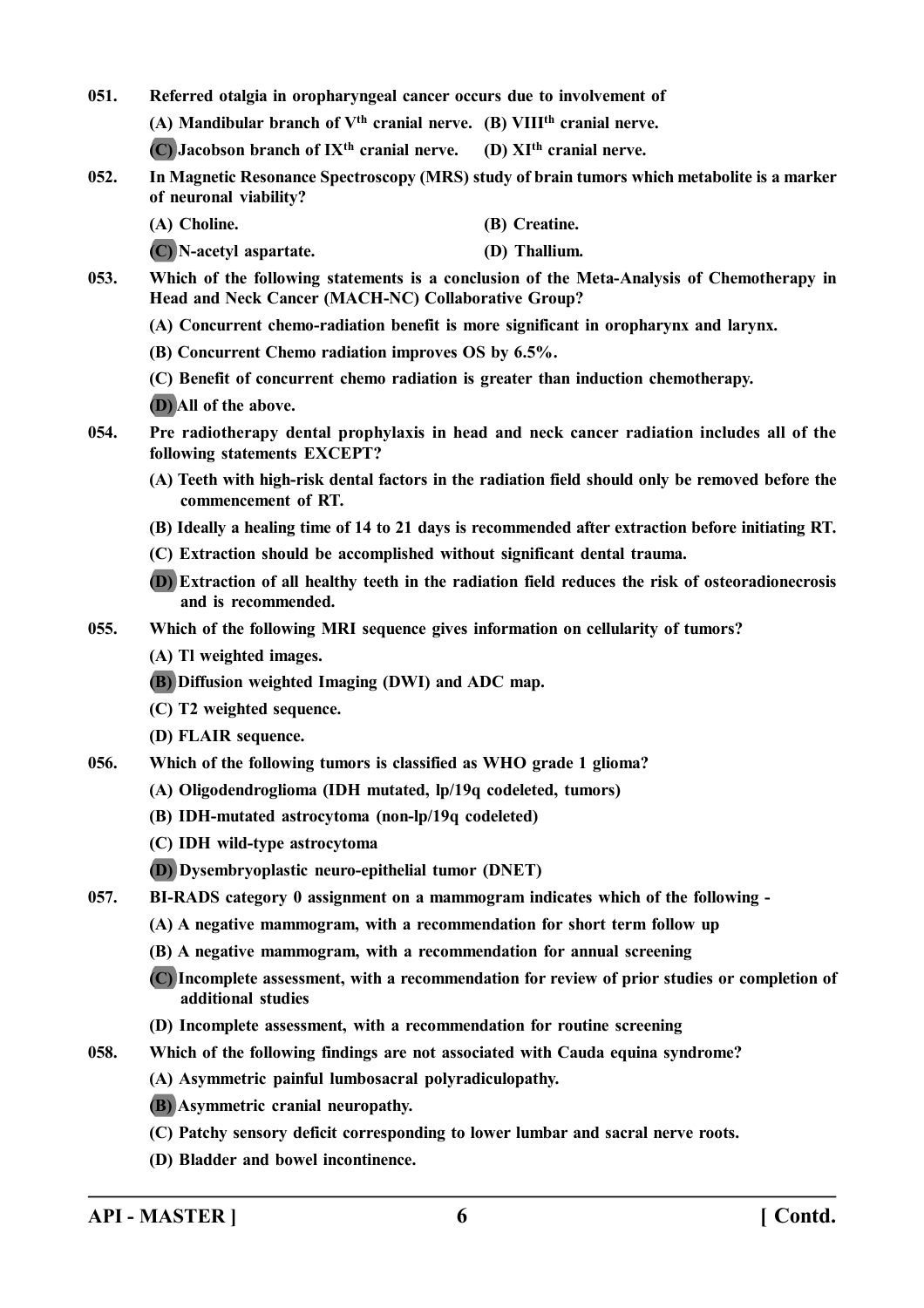| 059.                                                                                                           | Oncotype DX® score is used in which subset of early breast cancer patients?<br>(A) In node negative with Luminal A breast cancer |                                                                                                 |  |
|----------------------------------------------------------------------------------------------------------------|----------------------------------------------------------------------------------------------------------------------------------|-------------------------------------------------------------------------------------------------|--|
|                                                                                                                |                                                                                                                                  |                                                                                                 |  |
|                                                                                                                | (B) In node negative with Triple negative breast cancer                                                                          |                                                                                                 |  |
|                                                                                                                | (C) In node positive with Luminal A breast cancer                                                                                |                                                                                                 |  |
|                                                                                                                | (D) In node positive with Luminal B breast cancer                                                                                |                                                                                                 |  |
| 060.                                                                                                           | Which of the following is an adverse effect seen with Denosumab usage?                                                           |                                                                                                 |  |
|                                                                                                                | (A) Renal failure.                                                                                                               | (B) Hyperkalemia.                                                                               |  |
|                                                                                                                | (C) Osteonecrosis of the jaw.                                                                                                    | (D) Bone marrow suppression.                                                                    |  |
| 061.<br>Which of the following drugs is a component of step II in WHO step ladder pain management<br>protocol? |                                                                                                                                  |                                                                                                 |  |
|                                                                                                                | (A) Morphine                                                                                                                     | (B) Codeine                                                                                     |  |
|                                                                                                                | (C) Hydromorphone                                                                                                                | (D) Fentanyl                                                                                    |  |
| 062.                                                                                                           | Which is the most common site of bone metastasis in breast cancer?                                                               |                                                                                                 |  |
|                                                                                                                | (A) Pelvis                                                                                                                       | (B) Femur                                                                                       |  |
|                                                                                                                | $(C)$ Ribs                                                                                                                       | (D) Spine                                                                                       |  |
| 063.                                                                                                           | Regarding Bremsstrahlung radiation all of the following statements are true EXCEPT?                                              |                                                                                                 |  |
|                                                                                                                | electron.                                                                                                                        | (A) It can result in photons that may have any energy up to the initial energy of the incident  |  |
|                                                                                                                | increasingly forward.                                                                                                            | (B) As the kinetic energy of the electrons decreases, the direction of x-ray emission becomes   |  |
|                                                                                                                | the voltage applied to the tube.                                                                                                 | (C) The efficiency of x-ray production is proportional to the atomic number Z of the target and |  |
|                                                                                                                | (D) The maximum energy is numerically equal to the peak voltage.                                                                 |                                                                                                 |  |
| 064.                                                                                                           | LET value for ${}^{60}Co$ $\gamma$ -rays is -                                                                                    |                                                                                                 |  |
|                                                                                                                | $(A)$ 0.2 keV/ $\mu$ m                                                                                                           | $(B)$ 2 keV/ $\mu$ m                                                                            |  |
|                                                                                                                | $(C)$ 5 keV/ $\mu$ m                                                                                                             | (D) $50 \text{ keV}/\mu \text{m}$                                                               |  |
| 065.                                                                                                           | into the accelerator tube by which structure?                                                                                    | In a Linear Accelerator, pulsed microwaves produced in the magnetron or klystron are injected   |  |
|                                                                                                                | (A) Thyratron                                                                                                                    | (B) Electron gun                                                                                |  |
|                                                                                                                | (C) Wave guide                                                                                                                   | (D) Modulator                                                                                   |  |
| 066.                                                                                                           | What is the radiation weighting factor WR given by ICRP for protons?                                                             |                                                                                                 |  |
|                                                                                                                | $(A)$ 1                                                                                                                          | $(B)$ 2                                                                                         |  |
|                                                                                                                | $(C)$ 3                                                                                                                          | $(D)$ 20                                                                                        |  |
| 067.                                                                                                           | following effects on the embryo?                                                                                                 | Exposure to radiation in the pre implantation stage of pregnancy does NOT cause which of the    |  |
|                                                                                                                | (A) Implantation failure.                                                                                                        |                                                                                                 |  |
|                                                                                                                | (B) Death of embryo.                                                                                                             |                                                                                                 |  |
|                                                                                                                | (C) Normal growth of the embryo if it survives.                                                                                  |                                                                                                 |  |
|                                                                                                                | <b>(D)</b> Growth retardation.                                                                                                   |                                                                                                 |  |
| 068.                                                                                                           | What is the d $_{90}$ value of electron energy 9 MeV?                                                                            |                                                                                                 |  |
|                                                                                                                | $(A)$ 1.2 cm                                                                                                                     | $(B)$ 2.25 cm                                                                                   |  |
|                                                                                                                | $(C)$ 3 cm                                                                                                                       | (D) $4.50$ cm                                                                                   |  |
|                                                                                                                |                                                                                                                                  |                                                                                                 |  |

**API - MASTER ] 7 [ P.T.O.**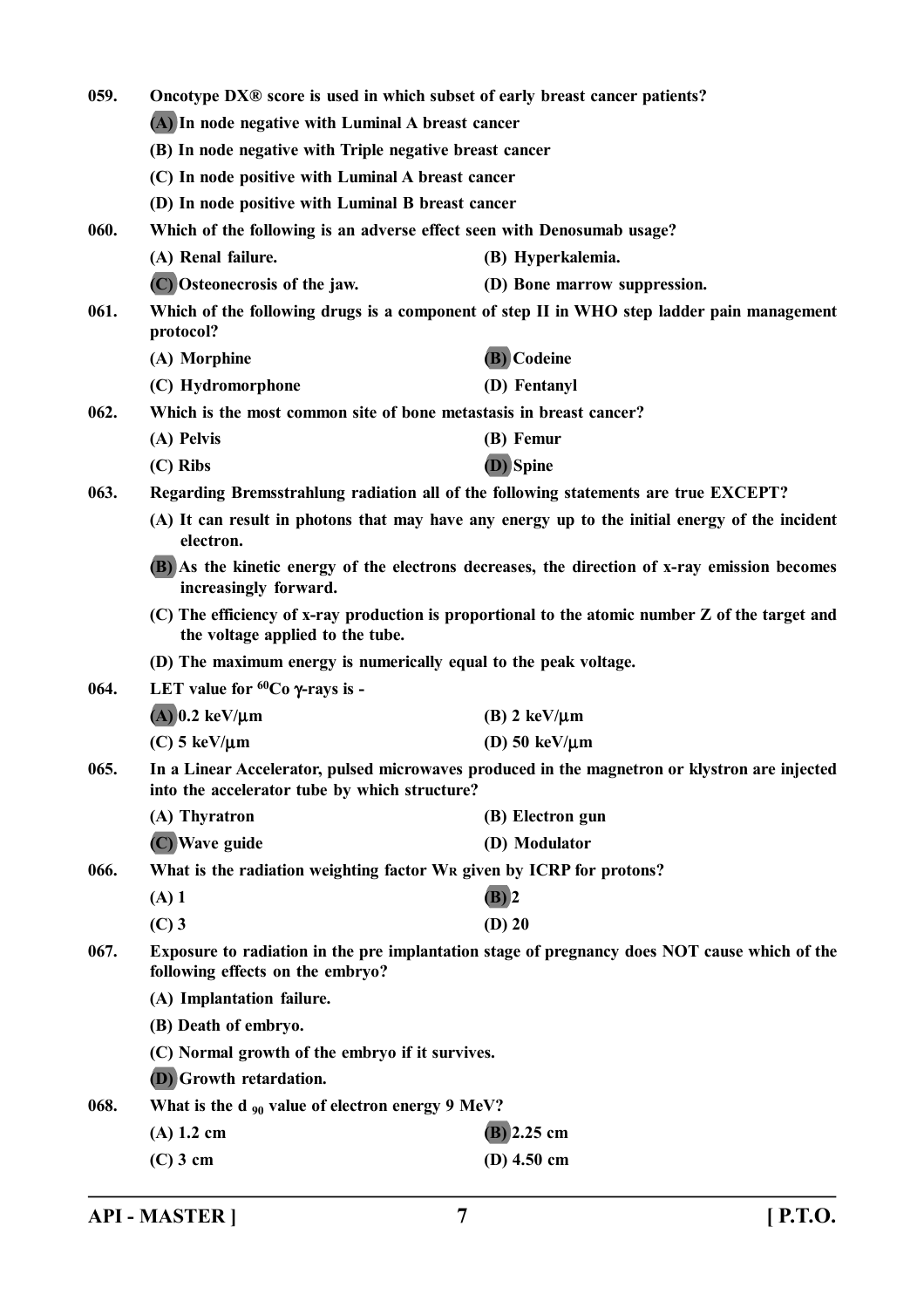| 069.                                                                                                                                              | Which of the following statements on Half value layer (HVL) is INCORRECT?                       |                                                                                                    |
|---------------------------------------------------------------------------------------------------------------------------------------------------|-------------------------------------------------------------------------------------------------|----------------------------------------------------------------------------------------------------|
|                                                                                                                                                   | (A) It is an indicator of beam quality.                                                         |                                                                                                    |
|                                                                                                                                                   | (B) It denotes the thickness of the attenuating material.                                       |                                                                                                    |
|                                                                                                                                                   | $(C)$ The unit of HVL is kV / m.                                                                |                                                                                                    |
|                                                                                                                                                   | (D) In general, the HVL increases with increasing filter thickness.                             |                                                                                                    |
| 070.                                                                                                                                              | Which of the following elements is NOT a constituent of Cerrobend?                              |                                                                                                    |
|                                                                                                                                                   | (A) Lead                                                                                        | (B) Tungsten                                                                                       |
|                                                                                                                                                   | (C) Bismuth                                                                                     | $(D)$ Zinc                                                                                         |
| Which of the following components of the linear accelerator has the greatest influence in<br>071.<br>determining the shape of the isodose curves? |                                                                                                 |                                                                                                    |
|                                                                                                                                                   | (A) Flattening filter.                                                                          | (B) Multi leaf collimator.                                                                         |
|                                                                                                                                                   | (C) Collimator.                                                                                 | (D) Bending magnet.                                                                                |
| 072.                                                                                                                                              | both fields daily?                                                                              | When parallel opposed fields are used in a radiation plan, what is the rationale behind treating   |
|                                                                                                                                                   | (A) Heel effect.                                                                                | (B) Penumbra effect.                                                                               |
|                                                                                                                                                   | (C) Dose rate effect.                                                                           | (D) Edge effect.                                                                                   |
| 073.                                                                                                                                              | Which of the following statements is INCORRECT regarding ICRU volumes?                          |                                                                                                    |
|                                                                                                                                                   | (A) GTV cannot be defined if the tumor has been surgically removed.                             |                                                                                                    |
|                                                                                                                                                   | (B) CTV represents the true location and extent of tumor.                                       |                                                                                                    |
|                                                                                                                                                   | (C) PRV includes organ at risk (OAR) plus internal and set up margin.                           |                                                                                                    |
|                                                                                                                                                   | (D) None of the above.                                                                          |                                                                                                    |
| 074.                                                                                                                                              | Which of the following choices is an advantage of MVCBCT over KVCBCT?                           |                                                                                                    |
|                                                                                                                                                   | (A) Better contrast                                                                             |                                                                                                    |
|                                                                                                                                                   | (B) Better soft tissue visibility                                                               |                                                                                                    |
|                                                                                                                                                   | (C) Less susceptibility to imaging artifacts due to metallic objects                            |                                                                                                    |
|                                                                                                                                                   | and correction                                                                                  | (D) Better compatibility with the reference treatment plan images for patient setup verification   |
| 075.                                                                                                                                              | Which of the statements about DVH is INCORRECT?                                                 |                                                                                                    |
|                                                                                                                                                   | (A) It is a great tool for evaluating a given plan or comparing competing plans.                |                                                                                                    |
|                                                                                                                                                   |                                                                                                 | (B) Cumulative DVH shows the fractional volume of an organ receiving a certain dose or higher.     |
|                                                                                                                                                   |                                                                                                 | (C) Differential form of DVH shows the extent of dose variation within a given structure.          |
|                                                                                                                                                   | practice.                                                                                       | (D) The Differential DVH is used more commonly than Cumulative DVH in routine clinical             |
| 076.                                                                                                                                              |                                                                                                 | Which of the following primary spinal canal tumors is intra dural but extra medullary in location? |
|                                                                                                                                                   | (A) Hemangioma                                                                                  | (B) Meningioma                                                                                     |
|                                                                                                                                                   | (C) Astrocytoma                                                                                 | (D) Oligodendroglioma                                                                              |
| 077.                                                                                                                                              | Which of the following proteins is an inhibitor of osteoclast differentiation?                  |                                                                                                    |
|                                                                                                                                                   | (A) Osteoprotegerin.                                                                            | (B) Interleukin 6.                                                                                 |
|                                                                                                                                                   | (C) Transforming growth factor $\beta$ (TGF- $\beta$ ). (D) Macrophage inflammatory protein la. |                                                                                                    |
| 078.                                                                                                                                              | conditions?                                                                                     | Which component of radiation damage can be modified by manipulation of the post irradiation        |
|                                                                                                                                                   | (A) Lethal damage.                                                                              | (B) Sub lethal damage.                                                                             |
|                                                                                                                                                   | (C) Potentially lethal damage.                                                                  | (D) Supra lethal damage.                                                                           |

**API - MASTER ] 8 [ Contd.**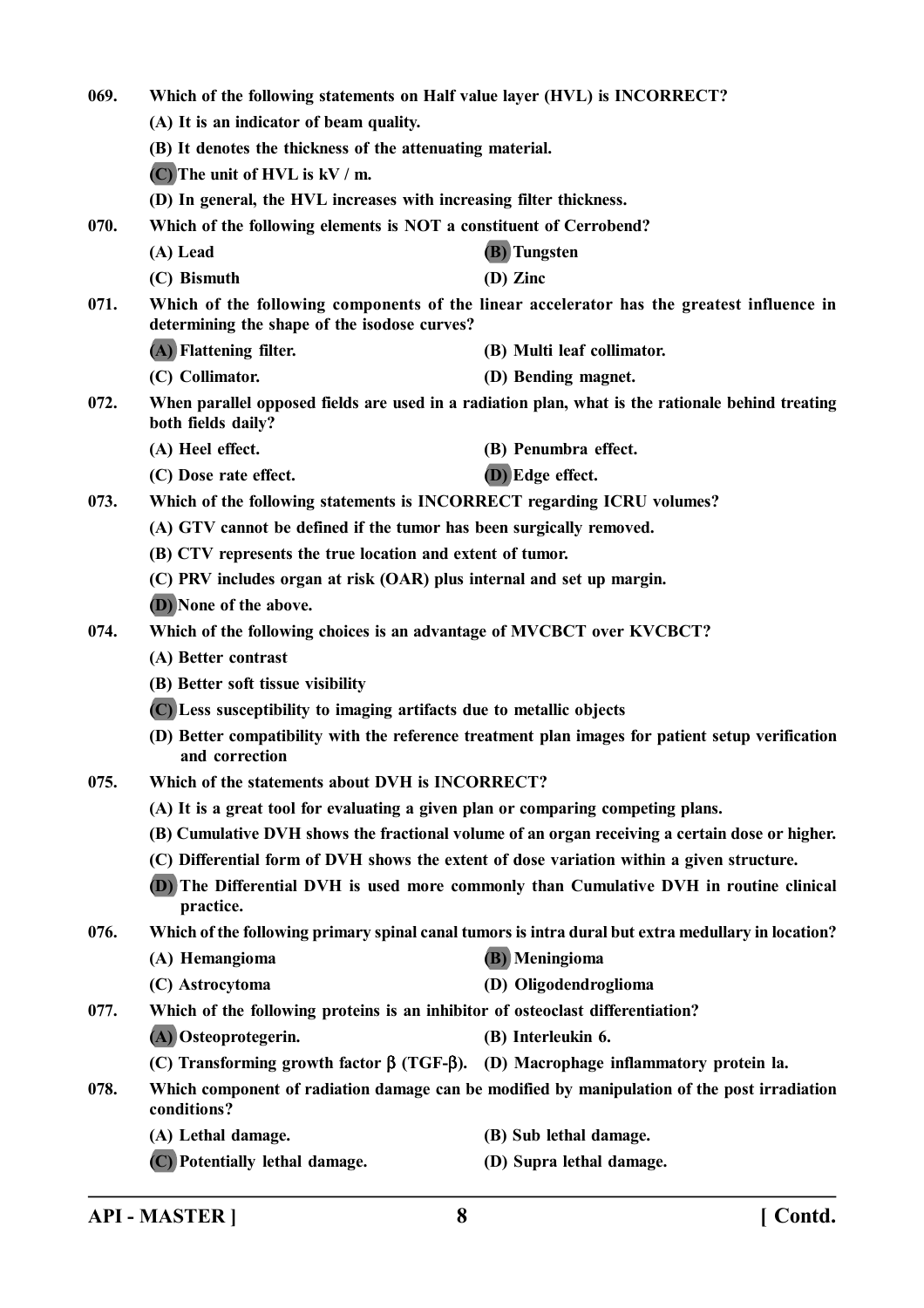**079. A 63-year-old man with a history of smoking presents with hematuria. He undergoes transurethral resection (TUR), of a suspicious bladder growth seen on cystoscopy which reveals histological evidence of high-grade stage Tl superficial bladder cancer associated with CIS. What would be his risk of disease recurrence in the absence of adjuvant intra vesical therapy?**

| (A) 10%   | (B) $30\%$ |
|-----------|------------|
| $(C)$ 50% | $(D)$ 70%  |

- **080. A left axillary lymph node involved by gastric cancer as a result of spread through intra thoracic lymph channels is called as -**
	- **(A) Irish node (B) Virchownode (C) Rosenmuller node (D) Krause's node**
- **081. All of the following are known to be risk factors for gastric cancer EXCEPT?**
	- **(A) Helicobacter pylori infection**
	- **(B) Cigarette smoking**
	- **(C) Alcohol abuse**
	- **(D) Previous gastric surgery for benign gastric ulcer disease**
- **082. As per ACS guidelines which of the following profiles does not come under high risk criteria for developing breast cancer?**
	- **(A) Women with a known BRCA mutation.**
	- **(B) Untested women with a first-degree relative with a BRCA mutation.**
	- **(C) Women with history of prior radiation to the chest for Hodgkin's disease.**
	- **(D) Women with 10% lifetime risk of developing breast cancer based on specialized breast cancer risk estimation models.**
- **083. A 65-year-old male with a history of non metastatic loco regionally advanced Adenocarcinoma lung (EGFR and ALK mutation negative disease) recently treated with chemotherapy and awaiting sequential thoracic radiation with radical intent, presents with worsening breathlessness and facial edema. PET CT shows a recurrent mediastinal mass encircling the SVC causing SVC obstruction with no other evidence of metastasis. While being shifted for RT he develops altered sensorium and hypotension. What will be the ideal option to palliate SVC obstruction in this case?**
	- **(A) Endovascular stenting**
	- **(B) Emergency RT to mediastinum**
	- **(C) Emergency thoracotomy and debulking surgery**
	- **(D) Second line chemotherapy**
- **084. Which of the following are high risk features in the post- operative pathology report for which adjuvant concurrent chemo radiation is recommended in head and neck cancers?**
	- **(A) Tumor size > 5 cms.**
	- **(B) More than 3 nodes positive and high grade disease.**
	- **(C) Positive margin status and extra capsular extension.**
	- **(D) Lympho-vascular invasion and Peri neural invasion.**
- **085. Which of the following is a treatment goal of IMRT in head and neck cancer?**
	- **(A) Parotid sparing with reduction in severity of xerostomia.**
	- **(B) Deliver radical RT doses to level V neck nodes.**
	- **(C) Avoiding a low-neck match in patients with a low-lying larynx.**
	- **(D) All of the above.**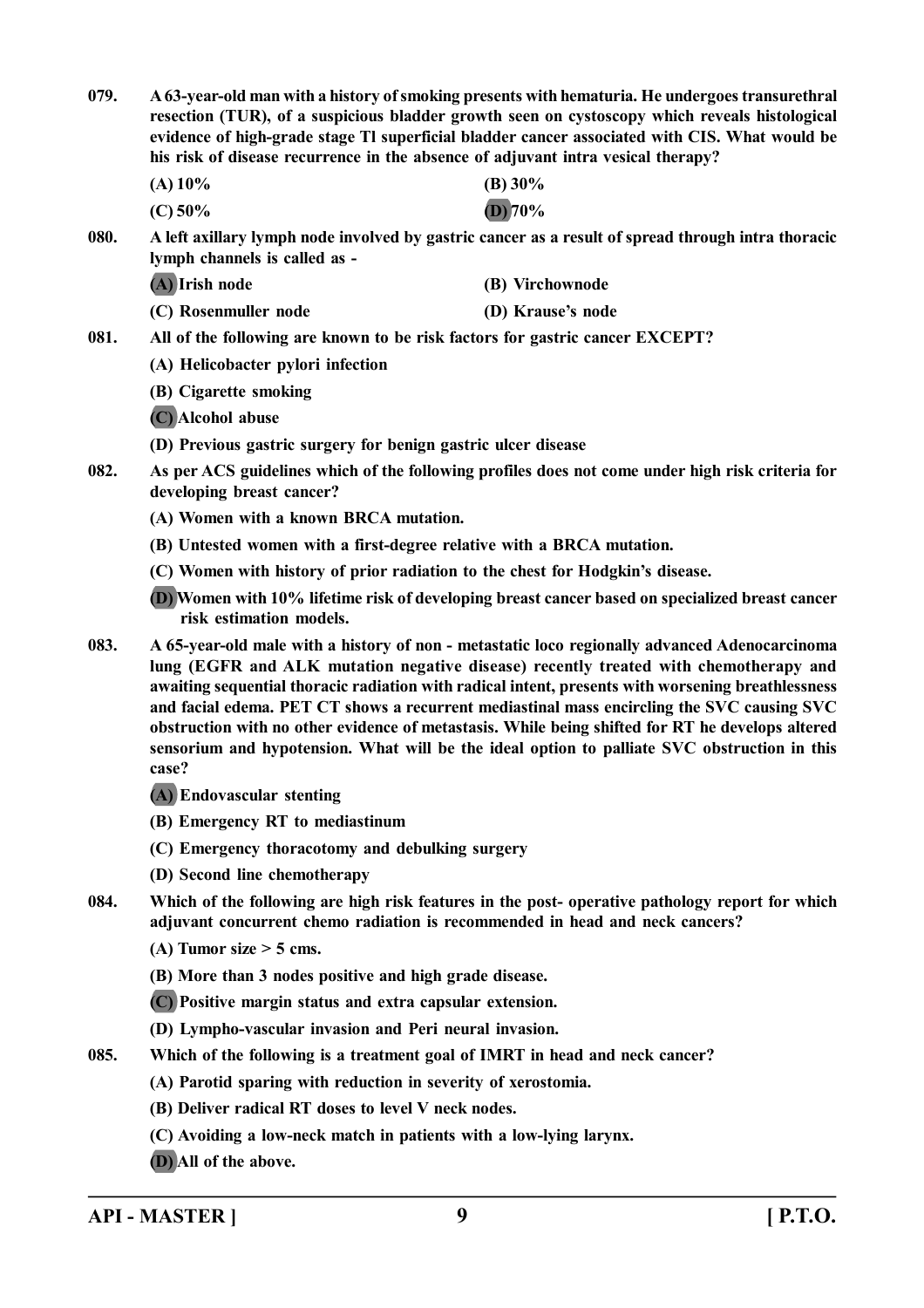**086. According to cancer staging as per TNM 8th edition a lesion in the oral tongue > 2 cm but <4 cm in greatest dimension and depth of invasion <10 mm with single neck node of 4 cm size deeply fixed to muscle with ulceration of overlying skin of the neck is staged clinically as ?**

**(A) cT2 N2a Mx (B) cT2 N3b Mx**

**(C) cT3 N3 Mx (D) cT4a N2a Mx**

**087. In IMRT treatment of nasopharyngeal cancer which of the following is a dose constraint recommended for larynx?**

**(A) Mean dose = 30 Gy**

**(B) Dmax = 80Gy**

**(C) D max should not exceed 105% of prescribed dose**

**(D) All of the above**

**088. As per COG protocol, what is the radiation dose to be prescribed in Ewing's sarcoma of the long bones in children treated with induction chemo followed by radical RT?**

**(A) 45 Gy to the pre chemotherapy disease extent and 55.8 Gy to the post chemotherapy residual disease.**

- **(B) 50.4 Gy to the pre chemotherapy disease extent and 55.8 Gy to the post chemotherapy residual disease.**
- **(C) 65 Gy to the pre and post-chemo disease extent.**
- **(D) 45 Gy to the pre chemotherapy disease extent and 50.4 Gy to the post chemotherapy residual disease.**

**089. Siewert's classification includes all of the following EXCEPT?**

**(A) Is used in all squamous cell cancers involving the GE junction.**

- **(B) Siewert's type I tumors are considered as distal esophagus tumors.**
- **(C) Siewert's type II tumors are considered gastric tumors.**
- **(D) Siewert's type III tumors are considered gastric tumors.**
- **090. A 42-year-old woman receives 4 cycles of carboplatin and paclitaxel for stage III ovarian cancer. Post chemo CT imaging reveals that the sum of longest diameters of all measurable lesions has decreased by 25%. What is the best assessment of her response to therapy as per RECIST criteria 1.0?**
	- **(A) Complete response (B) Partial response**
		-
	- **(C) Progressive disease (D) Stable disease**
- **091. Which one of the following factors is considered as the best predictor of metastatic risk in primary cutaneous melanoma?**
	- **(A) Clark level (B) Breslow's thickness**

**(C) Pattern of growth (D) Number of mitoses**

- **092. All of the following conditions are known to increase the risk of developing hepatocellular carcinoma EXCEPT?**
	- **(A) Viral hepatitis (Hepatitis B and C infection)**
	- **(B) Autoimmune chronic active hepatitis**
	- **(C) Alcoholic hepatitis**
	- **(D) Schistosomiasis**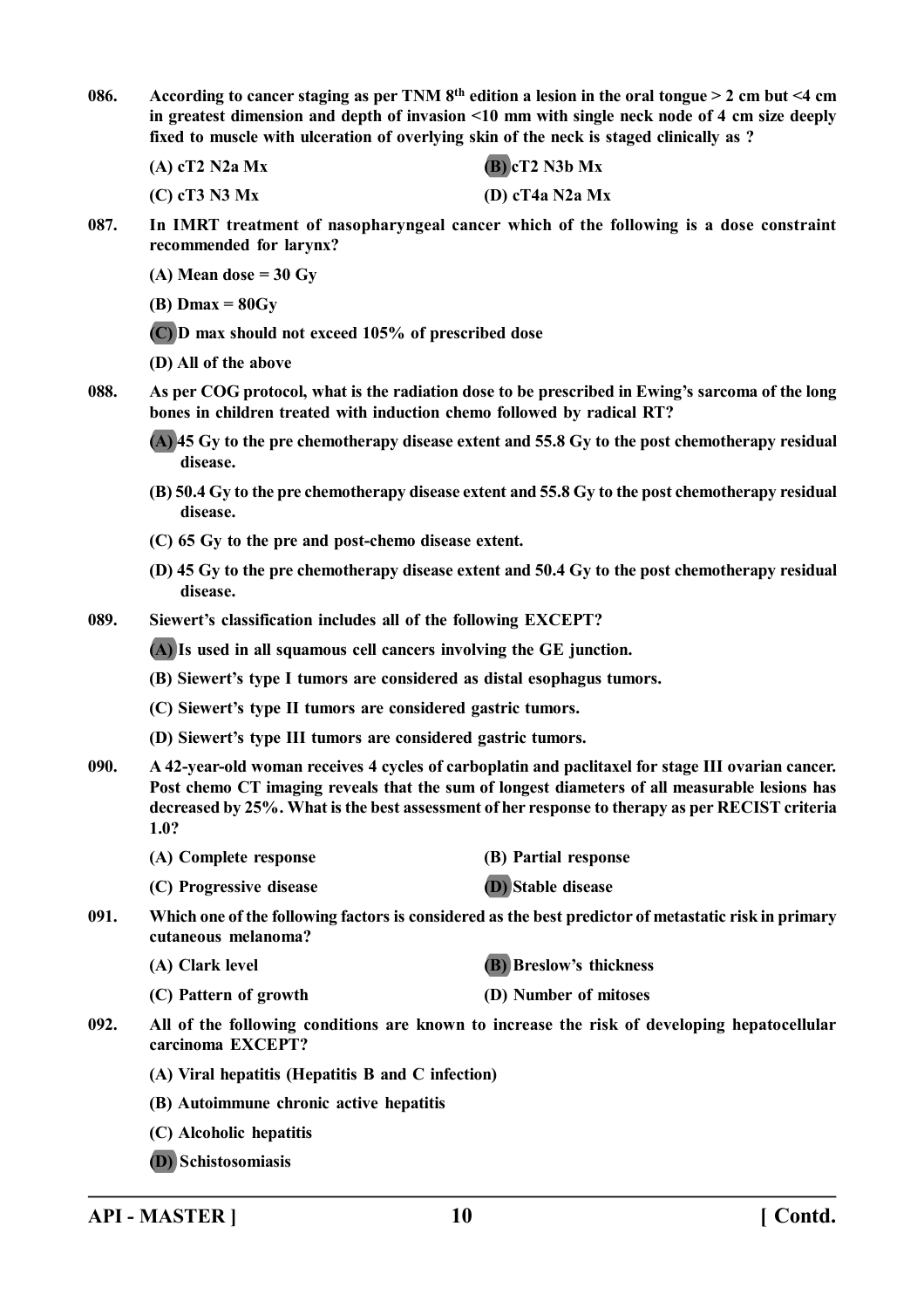**093. Which of the following statements is INCORRECT regarding establishing histological confirmation from an unresectable mass in head of pancreas? (A) Histological confirmation is indicated in all patients with pancreatic mass. (B) Histological confirmation is indicated if neoadjuvant treatment is being planned. (C) Histological confirmation is indicated if a benign lesion is also a DD. (D) EUS with fine-needle aspiration (FNA) biopsy has accuracy of > 90% in establishing histological diagnosis in these patients. 094. Radiological criteria denoting locally advanced disease of head of pancreas and need for commencing neo adjuvant / palliative chemo-radiation include which of the following? (A) Tumor encasement of Superior Mesenteric Artery (> 180° invasion) (B) Tumor encasement of coeliac axis / hepatic artery (C) Superior Mesenteric Vein occluded and no option for reconstruction (D) All of the above 095. A 55-year-old asymptomatic male undergoes master health checkup when digital rectal examination reveals an enlarged prostate with a right lobe nodule. His serum PSA value is 3 ng /ml. He has never undergone PR exam or PSA testing previously. He is advised TRUS guided biopsy. What is the probability that his biopsy report will be positive for prostate malignancy? (A) 5% (B) 20% (C) 40% (D) 50% 096. Which among the Molecular subgroups of medulloblastoma has got worst prognosis? (A) WNT (B) SHH (C) Group 3 (D) Group 4 097. In a patient who has undergone SRS for vestibular schwanomma with no evidence of tumor progression on follow up imaging which of the following cannot be considered as a reason for hearing loss following SRS treatment? (A) Transient conductive hearing loss resulting from serous otitis media. (B) Delayed sensorineural hearing loss because of direct radiation injury to the vestibulocochlear nerve or cochlea. (C) Compression of the vestibulocochlear nerve or internal auditory artery from tumor edema. (D) Thrombosis of the superior cerebellar artery. 098. Which molecular abnormality is uncommon in small-cell lung cancer? (A) MYC amplification (B) ROS 1 mutation (C) P53 inactivation (D) RB inactivation 099. Essential features required to establish a diagnosis of SIADH (Syndrome of Inappropriate Anti-Diuretic Hormone Secretion) include all the below EXCEPT? (A) Urine osmolality >100 mg/kg of water during hypotonicity (B) Clinical hypovolemia (C) Urine sodium >40 mmol/L with normal dietary salt intake (D) Normal thyroid and adrenal function 100. When is Tolvaptan NOT recommended in the management of hyponatremia in SIADH" (A) Treatment of mild hyponatremia (B) Treatment of moderate hyponatremia (C) Treatment of symptomatic hyponatremia (D) Treatment of severe asymptomatic hyponatremia**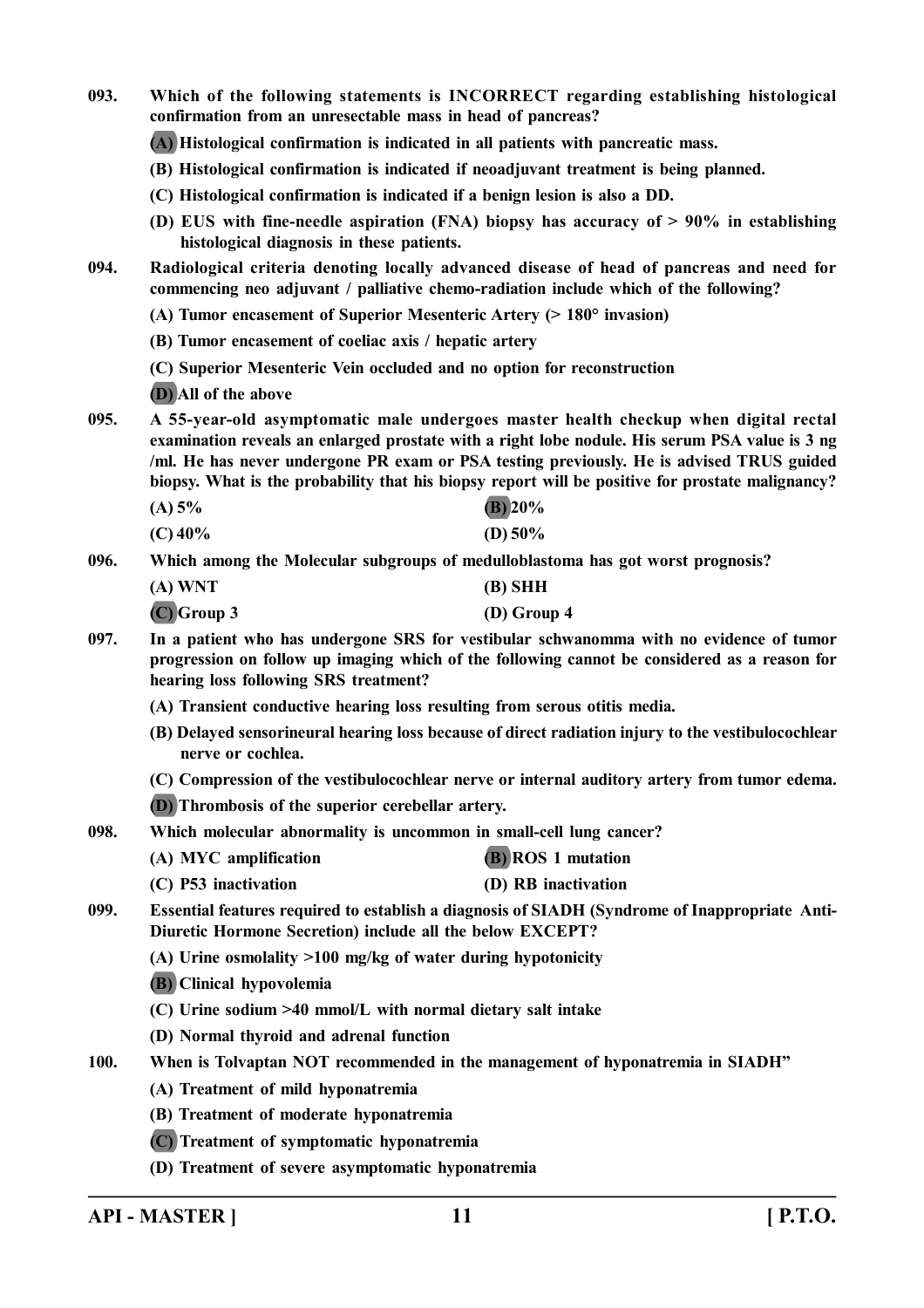| 101.                                                                                                                                    |                                                                                                                                                                     | Hypertrophic Osteoarthropathy is associated with all the signs given below EXCEPT?               |  |
|-----------------------------------------------------------------------------------------------------------------------------------------|---------------------------------------------------------------------------------------------------------------------------------------------------------------------|--------------------------------------------------------------------------------------------------|--|
|                                                                                                                                         | (A) Digital clubbing                                                                                                                                                |                                                                                                  |  |
|                                                                                                                                         | (B) Radiological evidence of periostosis                                                                                                                            |                                                                                                  |  |
|                                                                                                                                         | (C) Synovial effusions                                                                                                                                              |                                                                                                  |  |
|                                                                                                                                         |                                                                                                                                                                     | (D) Abnormal proliferation of the skin and osseous tissues at the proximal joints of extremities |  |
| 102.                                                                                                                                    | Which of the following properties pertain to proton beams?                                                                                                          |                                                                                                  |  |
|                                                                                                                                         | (A) Lack of an exit dose                                                                                                                                            | (B) Sharp beam profiles                                                                          |  |
|                                                                                                                                         | (C) Lower integral doses                                                                                                                                            | (D) All of the above                                                                             |  |
| 103.                                                                                                                                    |                                                                                                                                                                     | Which of the following conditions is NOT an approved indication for SRS treatment?               |  |
|                                                                                                                                         | (A) AV malformations                                                                                                                                                | (B) Schwannomas                                                                                  |  |
|                                                                                                                                         | (C) Initial treatment of GBM                                                                                                                                        | (D) Solitary brain metastasis less than 3 cm size                                                |  |
| 104.                                                                                                                                    | following effects?                                                                                                                                                  | Radiating both the testes to a total dose of 8 Gy at 2 Gy per fraction will lead to which of the |  |
|                                                                                                                                         | (A) Loss of libido                                                                                                                                                  | <b>(B)</b> Permanent Sterility                                                                   |  |
|                                                                                                                                         | $(C)$ Both $(A)$ and $(B)$                                                                                                                                          | (D) Temporary sterility                                                                          |  |
| 105.                                                                                                                                    |                                                                                                                                                                     | Which of the following statements CORRECTLY relates radiation and growth factors?                |  |
|                                                                                                                                         | (A) Radiation induces interleukin 3 and interleukin 4.                                                                                                              |                                                                                                  |  |
|                                                                                                                                         | (B) Interleukin-1 acts as a radio protectant of hematopoietic cells.                                                                                                |                                                                                                  |  |
|                                                                                                                                         | (C) Fibroblastic growth factor promotes radiation induced micro vascular damage.                                                                                    |                                                                                                  |  |
|                                                                                                                                         | (D) Fibroblastic growth factor promotes radiation induced apoptosis.                                                                                                |                                                                                                  |  |
| 106.                                                                                                                                    | <b>INCORRECT?</b>                                                                                                                                                   | Regarding the radiation tolerance of the spinal cord which of the following statements is        |  |
|                                                                                                                                         | (A) The spinal cord is an example of a structure where the functional sub units are arranged in<br>serial manner.                                                   |                                                                                                  |  |
|                                                                                                                                         | (B) Radiation damage to spinal cord shows a binary response.                                                                                                        |                                                                                                  |  |
|                                                                                                                                         |                                                                                                                                                                     | (C) Even if critical cells in any one segment die still the spinal cord can function normally.   |  |
|                                                                                                                                         | which there is loss of function.                                                                                                                                    | (D) There exists a threshold radiation dose below which there is normal function and above       |  |
| 107.<br>Based on Casarett's classification of mammalian tissue radio sensitivity the hepatic cells are<br>classified under which group? |                                                                                                                                                                     |                                                                                                  |  |
|                                                                                                                                         | (A) Vegetative intermitotic cells.                                                                                                                                  | (B) Reverting post mitotic cells.                                                                |  |
|                                                                                                                                         | (C) Fixed post mitotic cells.                                                                                                                                       | (D) Differentiating intermitotic cells.                                                          |  |
| 108.                                                                                                                                    | As per NCRP norms, what is the risk estimate for radiation induced carcinogenesis for the<br>general population when exposed to low dose / low dose rate radiation? |                                                                                                  |  |
|                                                                                                                                         | (A) 10% per Sievert exposure                                                                                                                                        | (B) 1% per Sievert exposure                                                                      |  |
|                                                                                                                                         | $(C)$ 0.1 % per Sievert exposure                                                                                                                                    | (D) 5% per Sievert exposure                                                                      |  |
| 109.                                                                                                                                    | As per NCRP limits for occupational exposure for stochastic effects, what is the minimum age<br>limit for occupational exposure to radiation?                       |                                                                                                  |  |
|                                                                                                                                         | $(A)$ 18 years                                                                                                                                                      | $(B)$ 21 years                                                                                   |  |
|                                                                                                                                         | $(C)$ 25 years                                                                                                                                                      | $(D)$ 30 years                                                                                   |  |
| <b>110.</b>                                                                                                                             | What is the annual effective dose limit for adult family members exposed to a patient who has<br>received radionuclide therapy, as per NRCP limits?                 |                                                                                                  |  |
|                                                                                                                                         | $(A)$ 10 mSv                                                                                                                                                        | $(B)$ 50 mSv                                                                                     |  |
|                                                                                                                                         | $(C)$ 20 mSv                                                                                                                                                        | $(D)$ 5 mSv                                                                                      |  |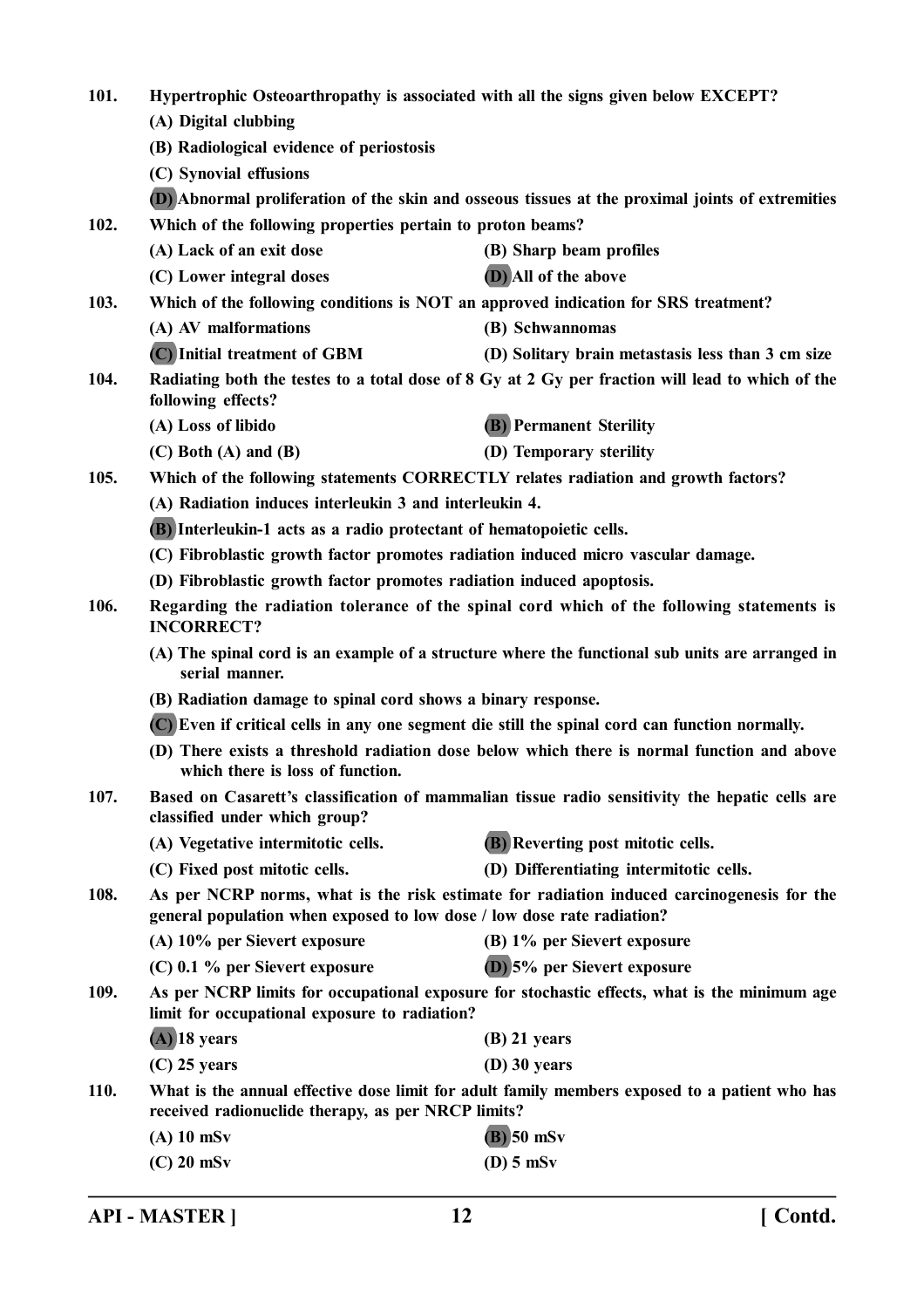- **111. Which of the following statements is INCORRECT regarding radiation exposure limits as defined by ICRP?**
	- **(A) The ICRP recommends for radiation workers a limit of 20 mSv (2 rem) per year averaged over defined periods of 5 years, with a limit in any year of 50 mSv (5 rem).**
	- **(B) The ICRP recommends a limit of 2 mSv (200 mrem) to the surface of the abdomen for the remainder of pregnancy for a pregnant radiation worker.**

**(C) ICRP recommends a monthly limit of 0.5 mSv (50 mrem) to the embryo or fetus.**

- **(D) As per ICRP, a person occupationally exposed from 18 to 65 years of age could receive a total dose of 940 mSv (94 rem).**
- **112. What is the half-life of the radioactive isotope <sup>103</sup> Pd?**
	- **(A) 59.4 days (B) 17 days**
	- **(C) 2.7 days (D) 7 days**
- **113. Which of the following is statements is CORRECT regarding VMAT treatment ?**
	- **(A) VMAT is commonly used to refer to any arc therapy technique that uses fixed dose rate throughout the arc treatment.**
	- **(B) VMAT treatment is much slower than conventional IMRT.**
	- **(C) VMAT treatment delivers more MU in comparison to conventional IMRT.**
	- **(D) The biggest advantage of a VMAT delivery is in its delivery efficiency.**
- **114. Which of the following statements is INCORRECT regarding IMRT?**
	- **(A) IMRT deliver lower integral dose.**
	- **(B) IMRT treatment is associated with significant dose homogeneity within the PTV.**
	- **(C) IMRT offers the potential of adaptive therapy.**
	- **(D) IMRT allows simultaneous integration of boost plan.**
- **115. A 40-year-old male working in a nuclear reactor is accidentally exposed to a high dose of radiation and he is subsequently planned for a bone marrow transplant as treatment for the same. At which dose of radiation exposure to whole body s such a transplant effective?**
	- **(A) 1-2 Gy (B) 3-4 Gy (C) 8-10 Gy (D) 15-16 Gy**
- **116. Which of the following factors increases the probability of cell kill by hyperthermia?**
	- **(A) Acidic pH (B) Nutrient deficiency**
	- **(C) Hypoxia (D) All of the above**

**117. Cyclin B / CDKl plays an important role in the transition of cells between which phases of cell cycle?**

| $(A)$ G0 into G1  | $(B)$ G1 into S |
|-------------------|-----------------|
| $(C)$ S into $G2$ | $(D)$ G2 into M |

**118. What is the main rationale behind using Accelerated fractionation in radiation treatment?**

- **(A) Enhances repair of normal tissues.**
- **(B) Improves oxygen perfusion to hypoxic cells.**
- **(C) Reduces tumor cell repopulation in rapidly proliferating tumors.**
- **(D) All of the above.**
- **119. Which of the following genetic mechanisms is NOT involved in oncogene activation?**
	- **(A) Retroviral integration (B) Somatic homozygosity**
	- **(C) Point mutation (D) Chromosomal rearrangement**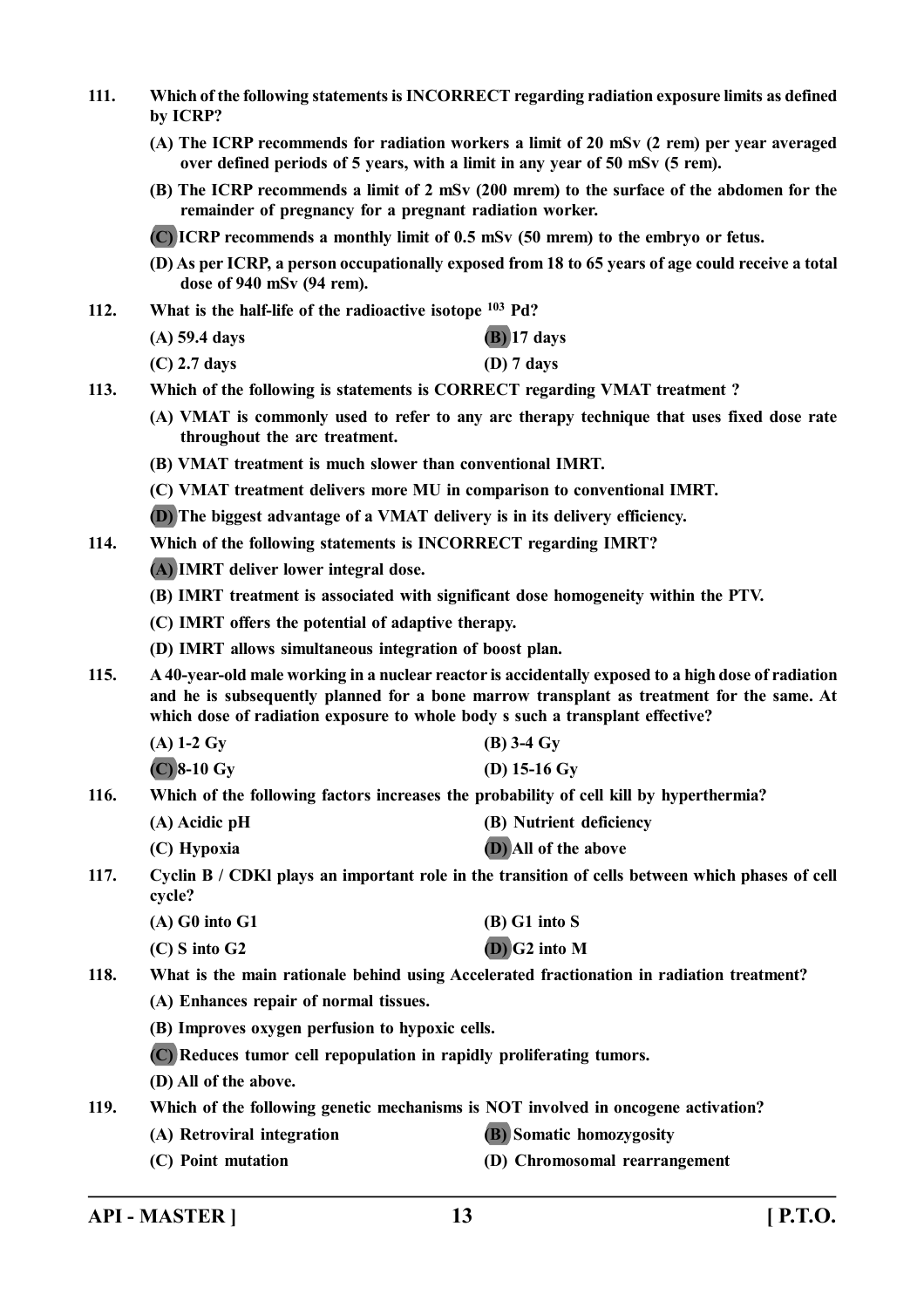| 120. | Which one of the following genes is a tumor suppressor gene?                      |                                                                                                   |  |
|------|-----------------------------------------------------------------------------------|---------------------------------------------------------------------------------------------------|--|
|      | $(A)$ NEU                                                                         | $(B)$ MYC                                                                                         |  |
|      | $(C)$ RAS                                                                         | (D) PTEN                                                                                          |  |
| 121. |                                                                                   | Defects in mismatch repair proteins have been associated with which one of the following tumors?  |  |
|      | (A) Hereditary non-polyposis colo-rectal cancer                                   |                                                                                                   |  |
|      | (B) Neurofibromatosis                                                             |                                                                                                   |  |
|      | (C) Ovarian carcinoma of the serous type                                          |                                                                                                   |  |
|      | (D) Retinoblastoma                                                                |                                                                                                   |  |
| 122. | the development of cancer. This process occurs after infection with which virus?  | It is believed that viral onco proteins E6 and E7 inactivate both p53 and pRb, thereby leading to |  |
|      | (A) Herpes simplex virus 1                                                        | <b>(B)</b> Human papillomavirus                                                                   |  |
|      | (C) Epstein-Barr virus                                                            | (D) Cytomegalovirus                                                                               |  |
| 123. |                                                                                   | Which of the following is a criteria used in the WHO classification of nasopharyngeal cancer?     |  |
|      | (A) Presence of keratin                                                           | (B) Presence of Mucin                                                                             |  |
|      | (C) Cell type                                                                     | (D) Degree of anaplasia                                                                           |  |
| 124. | Which of the following structures is a part of the glottis?                       |                                                                                                   |  |
|      | (A) Epiglottis                                                                    | (B) Arytenoids                                                                                    |  |
|      | (C) Inter arytenoid area                                                          | (D) Aryepiglottic folds                                                                           |  |
| 125. | What is the lymph node involvement risk in T2N0M0 glottic cancer at presentation? |                                                                                                   |  |
|      | $(A) < 1\%$                                                                       | $(B) \leq 5\%$                                                                                    |  |
|      | $(C)$ 10%                                                                         | (D) $20%$                                                                                         |  |
| 126. |                                                                                   | Most prostate cancers arise from which part of the prostate gland?                                |  |
|      | (A) Peripheral region                                                             | (B) Central zone                                                                                  |  |
|      | (C) Fibromuscular stroma                                                          | (D) Transitional zone                                                                             |  |
| 127. | Which of the following drugs is an anti-metabolite?                               |                                                                                                   |  |
|      | (A) Melphalan                                                                     | (B) Etoposide                                                                                     |  |
|      | (C) Mitomycin                                                                     | <b>(D)</b> Gemcitabine                                                                            |  |
| 128. | Bortezomib inhibits activity of which of the following?                           |                                                                                                   |  |
|      | (A) Proteasomes                                                                   | (B) Tyrosine kinases                                                                              |  |
|      | (C) Thymidylate synthase                                                          | (D) mTOR(FRAP1)                                                                                   |  |
| 129. | Which of the following radionuclides used in cancer therapy is an alpha emitter?  |                                                                                                   |  |
|      | (A) 90 Y                                                                          | $(B)$ <sup>153</sup> Sm                                                                           |  |
|      | $(C)$ <sup>223</sup> Ra                                                           | (D) $177$ Lu                                                                                      |  |
| 130. | What is the dose rate used in Radio-Immunotherapy (RIT)?                          |                                                                                                   |  |
|      | $(A)$ 2 to 5 cGy per hour                                                         | $(B)$ 10 to 20 cGy per hour                                                                       |  |
|      | $(C)$ 20 to 30 cGy per hour                                                       | (D) 40 to 50 $cGy$ per hour                                                                       |  |
| 131. | agent, Irinotecan?                                                                | Which of the following choices best describes the mechanism of action of the chemotherapeutic     |  |
|      | (A) Inhibits Ribonucleotide reductase                                             | (B) Interferes with the action of Topoisomerase I                                                 |  |
|      | (C) Inhibits DNA helicases                                                        | (D) Generates DNA crosslinks                                                                      |  |
| 132. | head and neck squamous cell carcinoma?                                            | What are the common side effects of Cisplatin 100mg/m2 used in concurrent chemoradiation of       |  |
|      | (A) Rash, hypomagnesemia                                                          | (B) Neurotoxicity, nephrotoxicity, ototoxicity                                                    |  |
|      | (C) Stomatitis, diarrhea                                                          | (D) Alopecia, cardiomyopathy                                                                      |  |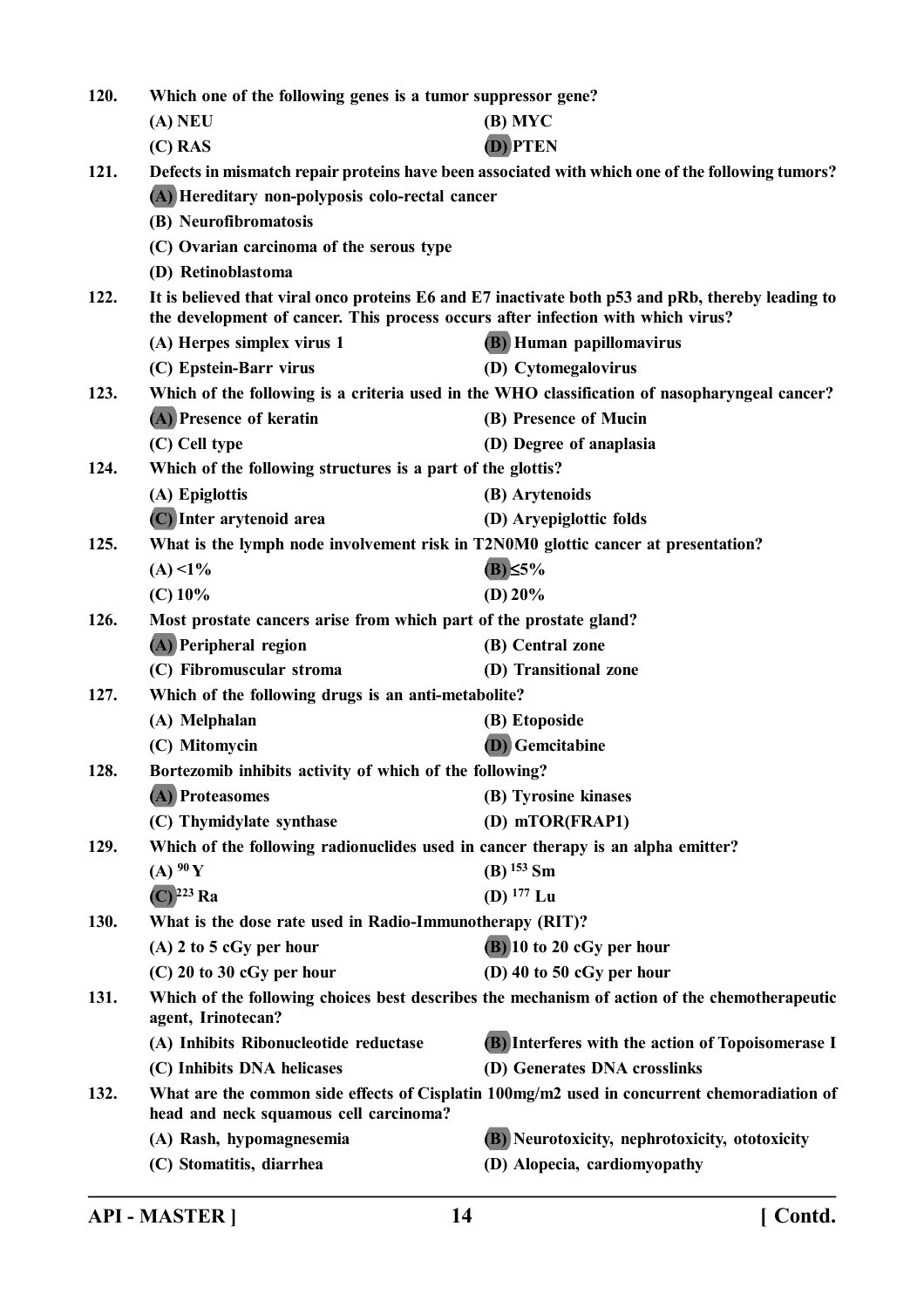| 133. | Why are cancer stem cells (CSC) important targets of anti-cancer treatment?     |                                                                                                                                                     |  |
|------|---------------------------------------------------------------------------------|-----------------------------------------------------------------------------------------------------------------------------------------------------|--|
|      | (A) They are more resistant to therapeutic killing                              |                                                                                                                                                     |  |
|      | (B) They have the ability to regenerate a tumor once therapy has been halted    |                                                                                                                                                     |  |
|      | $(C)$ Both $(A)$ and $(B)$                                                      |                                                                                                                                                     |  |
|      | (D) None of the above                                                           |                                                                                                                                                     |  |
| 134. | renal cell carcinoma?                                                           | Which of the following therapies is recommended by FDA as initial monotherapy in metastatic                                                         |  |
|      | (A) Interferon                                                                  | $(B)$ IL-2                                                                                                                                          |  |
|      | (C) Bevacizumab                                                                 | (D) Sunitinib                                                                                                                                       |  |
| 135. |                                                                                 | A study wishes to determine whether the drug has activity against the tumor type in question.<br>This is an example of what kind of clinical trial? |  |
|      | (A) Pilot study                                                                 | (B) Phase I trial                                                                                                                                   |  |
|      | (C) Single arm Phase II trial                                                   | (D) Phase III trial                                                                                                                                 |  |
| 136. | Which of the following drugs is an ALK tyrosine kinase inhibitor?               |                                                                                                                                                     |  |
|      | (A) Gefitinib                                                                   | (B) Erlotinib                                                                                                                                       |  |
|      | (C) Afatinib                                                                    | (D) Ceritinib                                                                                                                                       |  |
| 137. |                                                                                 | Which of the following drugs is approved in the management of Medullary cancer of thyroid?                                                          |  |
|      | (A) Dasatinib                                                                   | (B) Vandetanib                                                                                                                                      |  |
|      | (C) Axitinib                                                                    | (D) Everolimus                                                                                                                                      |  |
| 138. | of the following tumors?                                                        | The major therapeutic advantage of fast neutron radiotherapy has been demonstrated in which                                                         |  |
|      | (A) Salivary Gland tumors                                                       | (B) Head and neck squamous cell carcinomas                                                                                                          |  |
|      | (C) Gastric cancers                                                             | (D) Breast cancer                                                                                                                                   |  |
| 139. |                                                                                 | Which of the following properties of Carbon ion therapy mentioned below is INCORRECT?                                                               |  |
|      | (A) They are high LET radiation                                                 |                                                                                                                                                     |  |
|      | (B) They exhibit a phenomenon called spread out Bragg peak                      |                                                                                                                                                     |  |
|      | (C) Associated with increase in integral dose                                   |                                                                                                                                                     |  |
|      | (D) Have a narrow penumbra                                                      |                                                                                                                                                     |  |
| 140. |                                                                                 | Which of the following statements concerning photodynamic therapy (PDT) is INCORRECT?                                                               |  |
|      | (A) The major cytotoxic pathway of PDT is through apoptosis.                    |                                                                                                                                                     |  |
|      | (B) Tumor hypoxia limits PDT associated cytotoxicity.                           |                                                                                                                                                     |  |
|      | (C) PDT can stimulate host immune response.                                     |                                                                                                                                                     |  |
|      | <b>D</b> ) PDT inhibits VEGF expression.                                        |                                                                                                                                                     |  |
| 141. | Which of the following drugs cannot be described as a hypoxic cell sensitizer?  |                                                                                                                                                     |  |
|      | (A) Misonidazole                                                                | (B) Ketoconazole                                                                                                                                    |  |
|      | (C) Etanidazole                                                                 | (D) Nimorazole                                                                                                                                      |  |
| 142. | Which of the following drugs is correctly matched with its mechanism of action? |                                                                                                                                                     |  |
|      | (A) Tirapazamine - bio- reductive drug.                                         |                                                                                                                                                     |  |
|      | (B) Amifostine - oxygen mimetic hypoxic cell sensitizer.                        |                                                                                                                                                     |  |
|      | (C) Carboplatin - Anti metabolite.                                              |                                                                                                                                                     |  |
|      | (D) Methotrexate - Alkylating agent.                                            |                                                                                                                                                     |  |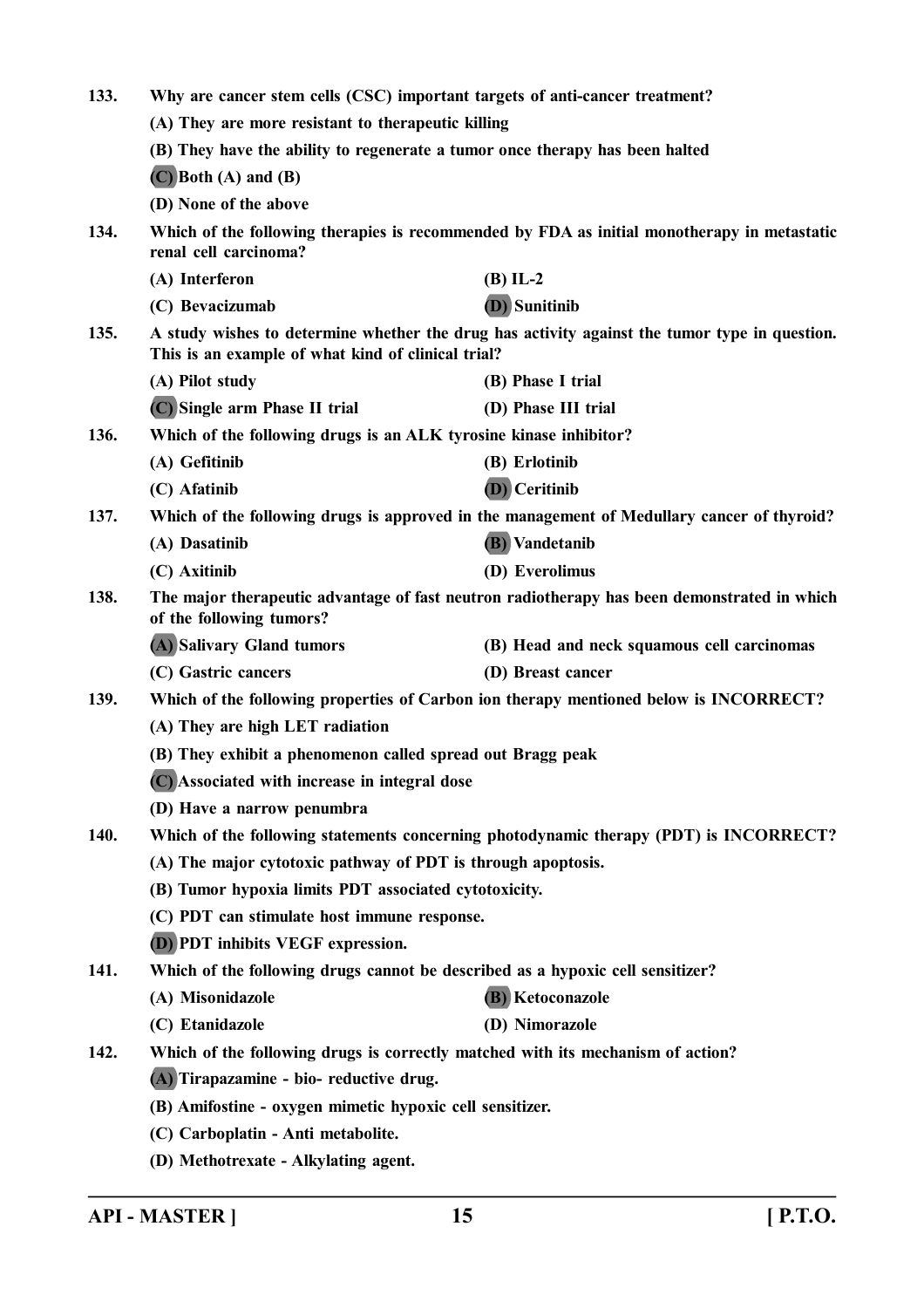**143. The following statements regarding breathing Carbogen with RT are true EXCEPT? (A) Carbogen is a mixture of 95% Oxygen and 5% Carbon dioxide. (B) Carbogen breathing shifts the oxyhemoglobin association curve to the left. (C) Carbogen breathing leads to a state of mild acidosis. (D) Carbogen breathing improve tumor oxygenation and enhance RT response. 144. Which of the following is not a component of the neurohypophysis? (A) Median eminence (B) Infundibular stem (C) Neural lobe (D) Pars distalis 145. Hypersecretion of pituitary hormones is seen in which of the following conditions? (A) Sheehan syndrome (B) Simmonds disease (C) Cushing disease. (D) Frohlich syndrome. 146. Radiation induced neuro-cognitive changes typically arise as a consequence of damage to which of the following cells? (A) Axons (B) Neurons (C) Oligodendrocytes (D) Dendrites 147. In which of the following choices given below are the various immune cells correctly arranged in the DESCENDING order of their radio sensitivity? (A) Macrophages > T lymphocytes > B lymphocytes (B) B lymphocytes > T lymphocytes > Macrophages (C) T lymphocytes > B lymphocytes > Macrophages (D) Macrophages > B lymphocytes > T lymphocytes 148. Which of the following statements regarding dose rate effect is CORRECT? (A) The dose rate effect is the increase in biological effect of a dose seen at low dose rates and extended exposure times. (B) The dose rate effect results from the repair of sublethal damage that occurs during a long radiation exposure. (C) The magnitude of the dose-rate effect remains constant among different types of cells. (D) The dose rate effect is most dramatic at dose rates above 12 Gy/min. 149. As per the law of Bergonie and Tribondeau, which of the following properties does NOT pertain to radiosensitive tissues? (A) Their cells are well differentiated. (B) Their cells have a greater proliferative capacity. (C) Their cells divide more rapidly. (D) Their cells are less differentiated. 150. Which of the following forces is mainly responsible for holding the nucleons together in the nucleus? (A) Electromagnetic force (B) Strong nuclear force (C) Gravitational force (D) All of the above 151. Which of the following statements is a property of MR imaging? (A) MRI provides best geometric accuracy. (B) MRI is less susceptible to artifacts from patient movement. (C) MRI is related to electron density and atomic number. (D) MRI generates image sets in axial, sagittal, coronal, or oblique planes.**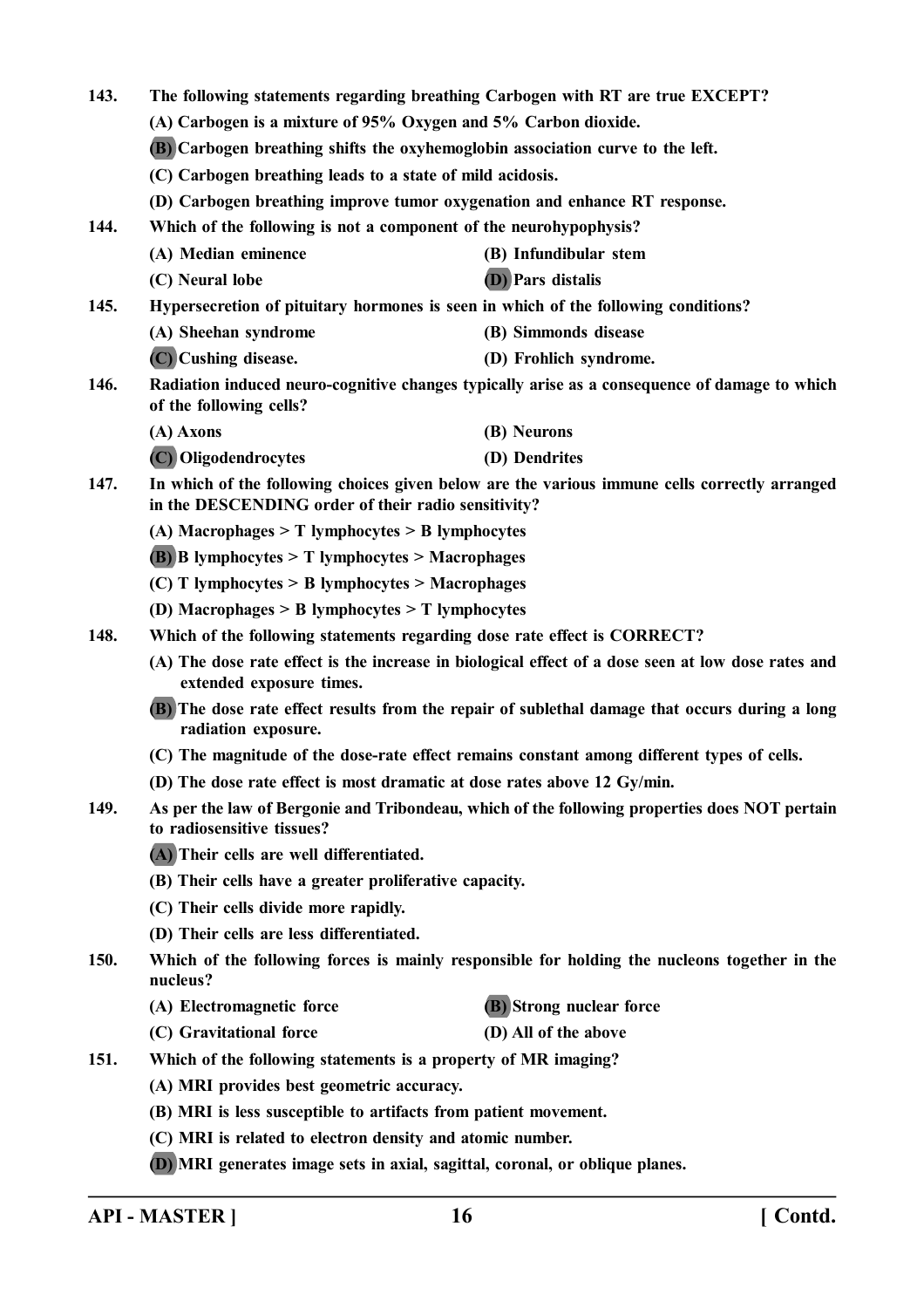| 152. |                                                                                                                              | If the energy of an electron beam is increased for a treatment, what happens to the skin dose? |  |
|------|------------------------------------------------------------------------------------------------------------------------------|------------------------------------------------------------------------------------------------|--|
|      | (A) Increases                                                                                                                | (B) Decreases                                                                                  |  |
|      | (C) Remains constant                                                                                                         | (D) None of the above                                                                          |  |
| 153. | Which of the following statements does NOT pertain to Cyberknife?                                                            |                                                                                                |  |
|      | (A) It is a miniaturized LINAC mounted on a robot.                                                                           |                                                                                                |  |
|      | (B) The target is tracked using two orthogonal diagnostic x-ray cameras and an optical tracking<br>system.                   |                                                                                                |  |
|      | (C) This system utilizes 10 MV X rays for radiation.                                                                         |                                                                                                |  |
|      | (D) Stereotactic frames are not normally used for targeting.                                                                 |                                                                                                |  |
| 154. | What is the radiation tolerance dose limit for the optic chiasma in single fraction SRS treatment?                           |                                                                                                |  |
|      | $(A)$ 12 Gy                                                                                                                  | $(B) \leq 10$ Gy                                                                               |  |
|      | $(C)$ 14 Gy                                                                                                                  | $(D)$ 16 Gy                                                                                    |  |
| 155. | Identify the rationale behind the concept of giving adjuvant radiotherapy followed sequentially<br>by adjuvant chemotherapy? |                                                                                                |  |
|      | (A) Spatial cooperation.                                                                                                     | (B) Radiation sensitization.                                                                   |  |
|      | (C) Protection of normal tissues.                                                                                            | (D) None of the above.                                                                         |  |
| 156. | Mechanisms of radiation sensitization seen when Taxanes are combined with radiation include<br>all EXCEPT?                   |                                                                                                |  |
|      | (A) Cellular arrest in G2M phase of cell cycle.                                                                              | (B) Induction of apoptosis.                                                                    |  |
|      | (C) Reoxygenation of tumor cells.                                                                                            | (D) Inhibition of DNA synthesis.                                                               |  |
| 157. | Definitive primary concurrent chemo-radiation is NOT the standard of care in which of the<br>following malignant conditions? |                                                                                                |  |
|      | (A) Stage T2bNlM0 squamous cell carcinoma cervix                                                                             |                                                                                                |  |
|      | (B) Stage T2N1M0 squamous cell carcinoma hypopharynx                                                                         |                                                                                                |  |
|      | (C) Stage T2N1 M0 adenocarcinoma of stomach                                                                                  |                                                                                                |  |
|      | (D) Stage T2 N1M0 squamous cell carcinoma of anal canal                                                                      |                                                                                                |  |
| 158. | Which of the following chemotherapeutic drugs is CORRECTLY matched with its long term<br>toxicity?                           |                                                                                                |  |
|      | (A) Actinomycin D – Hepatopathy (B) Methotrexate – Ototoxicity                                                               |                                                                                                |  |
|      | (C) Doxorubicin – Pulmonary fibrosis                                                                                         | (D) Bleomycin – Cardiomyopathy                                                                 |  |
| 159. | Which of the following radiation procedures has a high risk $(> 90\%$ chance) of causing radiation<br>induced emesis?        |                                                                                                |  |
|      | (A) Whole brain radiotherapy                                                                                                 | (B) Total nodal radiation                                                                      |  |
|      | (C) Craniospinal radiation                                                                                                   | (D) Whole breast radiation                                                                     |  |
| 160. | Which of the following check point inhibitors is NOT approved in the management of urothelial<br>carcinoma?                  |                                                                                                |  |
|      | (A) Avelumab                                                                                                                 | (B) Atezolizumab                                                                               |  |
|      | (C) Durvalumab                                                                                                               | <b>(D)</b> Ipilimumab                                                                          |  |
| 161. | Which of the following isotopes is most commonly used for HDR brachy therapy?                                                |                                                                                                |  |
|      | $(A)$ Ir-192                                                                                                                 | $(B)$ Pd-103                                                                                   |  |
|      | $(C) I-125$                                                                                                                  | $(D)$ Y-90                                                                                     |  |
| 162. | As per ICRU report 38 (1), HDR brachy therapy is defined as brachy therapy treatment delivered<br>with which dose rate?      |                                                                                                |  |
|      | (A) 12 cGy/min or higher.                                                                                                    | (B) 20 cGy/min or higher.                                                                      |  |
|      | (C) 2 cGy/min or higher.                                                                                                     | (D) 10 cGy/ min or higher.                                                                     |  |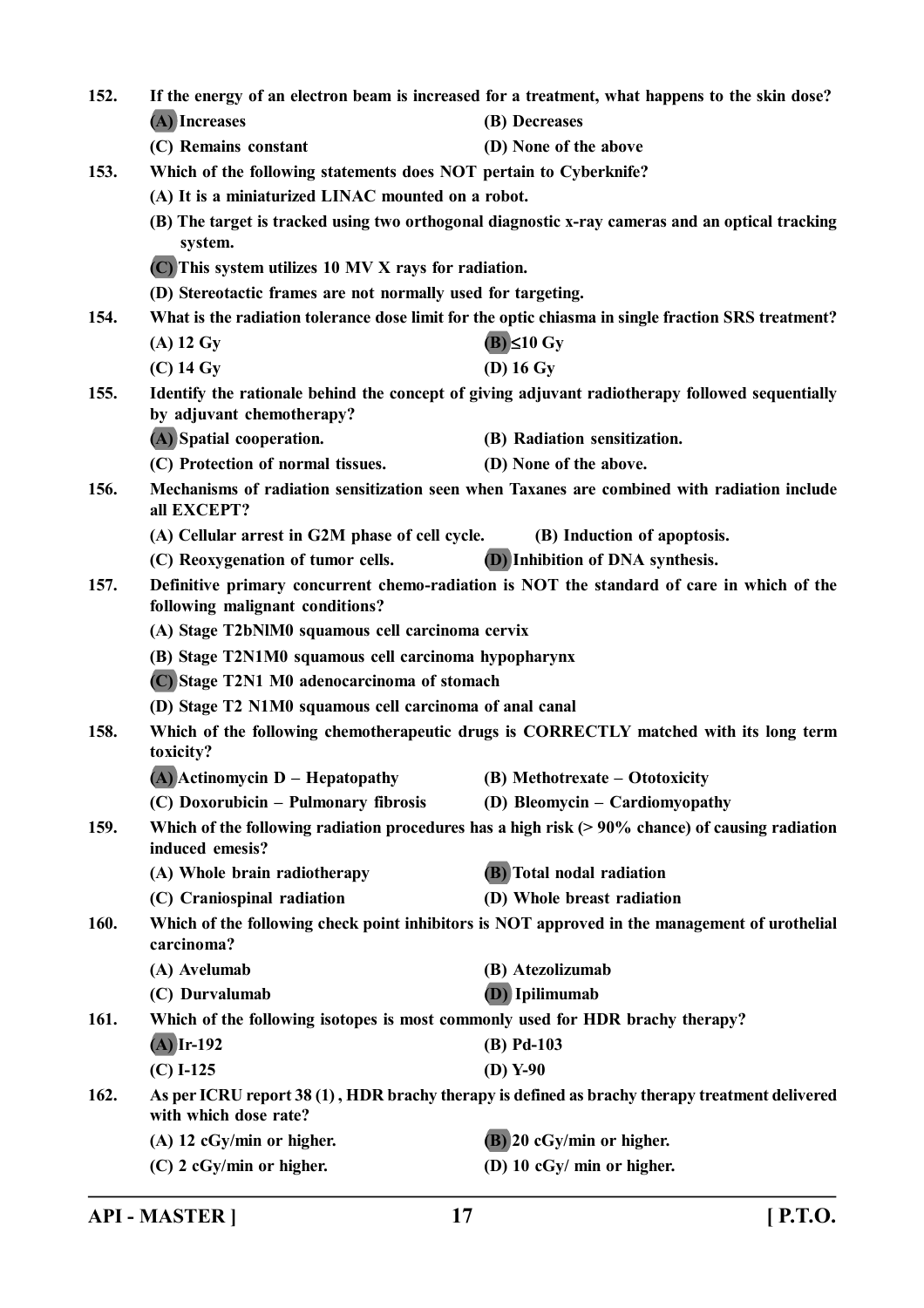- **163. Which of the following properties should ideally be possessed by a radioactive isotope for its use in HDR brachytherapy?**
	- **(A) Larger source size (B) Short half life**
	- **(C) High specific activity (D) High photon energy**
- **164. Motion control techniques used in radiotherapy fall under which of the below mentioned categories?**
	- **(A) Dampening (B) Gating**
	- **(C) Tracking (D) All of the above**
- **165. In patients undergoing partial liver radiation with conventional dose fraction of 1.8 to 2 Gy which of the following dose constraints is followed?**
	- **(A) For the treatment of liver metastases, the mean dose to normal liver (liver minus GT V) should be <28 Gy.**
	- **(B) For the treatment of primary liver cancer, the mean dose to normal liver (liver minus GTV) should be <32 Gy.**
	- **(C) Both of the above**
	- **(D) None of the above**
- **166. Which is the most common histological type of endometrial carcinoma?**
	- **(A) Endometrioid adenocarcinoma (B) Papillary serous carcinoma**
	- **(C) Clear cell carcinoma (D) Mucinous carcinoma**
- **167. All the following statements regarding the biology of type I endometrial cancers is correct EXCEPT?**
	- **(A) They are usually indolent with low pathological grade.**
	- **(B) They are aggressive with extensive myometrial invasion.**
	- **(C) They show strong correlation with prior estrogen stimulation.**
	- **(D) They are seen in pre and peri- menopausal women.**
- **168. A 65-year-old lady with an endometrial growth undergoes staging laparotomy. Her post op HPE suggests endometrioid adenocarcinoma stage pT1aN0M0 grade II, with LVI. What will be your advice on adjuvant treatment as per MSKCC protocol?**
	- **(A) Observation (B) Consider vaginal brachytherapy**
	- **(C) EBRT (D) EBRT + vaginal brachytherapy**
- **169. Among the following cutaneous lymphomas which is an example of primary B cell cutaneous lymphoma as per WHO EORTC classification of cutaneous lymphomas?**
	- **(A) Mycosis fungoides**
	- **(B) Sezary syndrome**
	- **(C) Primary cutaneous anaplastic large cell lymphoma**
	- **(D) Primary cutaneous marginal zone lymphoma**
- **170. Regarding EORTC guidelines for technical aspects of TSEBT (Total Skin Electron Beam Therapy) which of the following statements regarding its dosimetry is CORRECT?**
	- **(A) The 80% isodose line should extend to 4 mm below the skin surface.**
	- **(B) Dose at a depth of 1 cm from skin surface must be <20% of the maximum skin dose.**
	- **(C) The dose at curved skin sites must not exceed 105 % of the prescribed skin dose.**
	- **(D) All of the above.**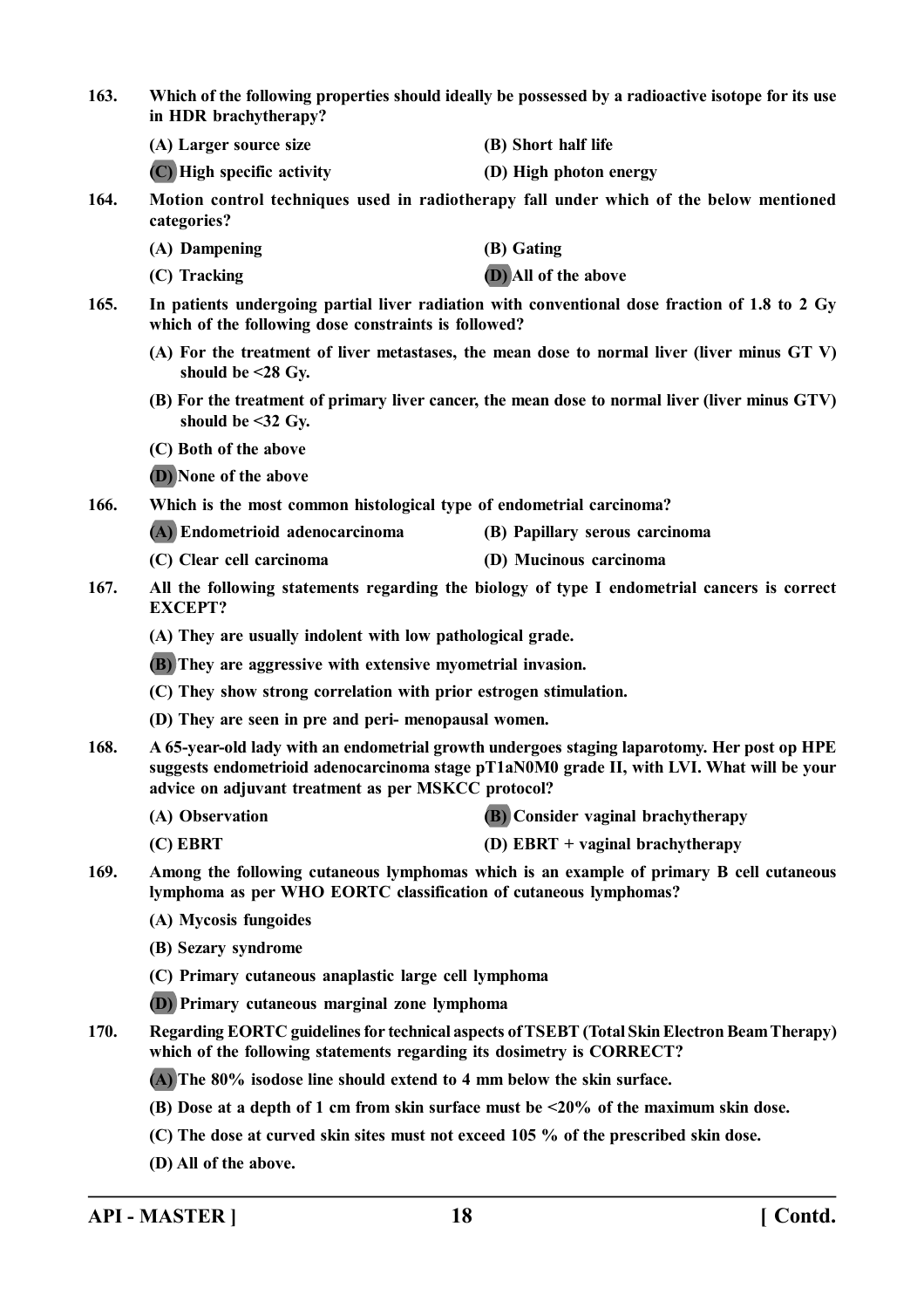| 171.                                                                                            | In squamous cell cancer of head and neck, at what percentage risk of subclinical disease in neck<br>nodes is elective radiation of the neck indicated along with definitive radiation of primary site?                                       |                                                                                                                                                                                                |  |
|-------------------------------------------------------------------------------------------------|----------------------------------------------------------------------------------------------------------------------------------------------------------------------------------------------------------------------------------------------|------------------------------------------------------------------------------------------------------------------------------------------------------------------------------------------------|--|
|                                                                                                 | $(A) > 10\%$                                                                                                                                                                                                                                 | $(B) > 40\%$                                                                                                                                                                                   |  |
|                                                                                                 | $(C)$ > 15 -20%                                                                                                                                                                                                                              | $(D) > 30\%$                                                                                                                                                                                   |  |
| 172.                                                                                            | Which of the following thyroid cancers rarely concentrate iodine?                                                                                                                                                                            |                                                                                                                                                                                                |  |
|                                                                                                 | (A) Insular carcinoma                                                                                                                                                                                                                        | (B) Medullary carcinoma                                                                                                                                                                        |  |
|                                                                                                 | (C) Anaplastic carcinoma                                                                                                                                                                                                                     | (D) All of the above                                                                                                                                                                           |  |
| 173.                                                                                            | What is the biological half-life of I - 131 in thyroid tissue?                                                                                                                                                                               |                                                                                                                                                                                                |  |
|                                                                                                 | $(A)$ 8 days                                                                                                                                                                                                                                 | (B) 7.3 days                                                                                                                                                                                   |  |
|                                                                                                 | $(C)$ 80 days                                                                                                                                                                                                                                | (D) 12 days                                                                                                                                                                                    |  |
| 174.                                                                                            | Which of the following paraneoplastic syndromes occurs less frequently in Small cell lung cancer<br>$(SCLC)$ ?                                                                                                                               |                                                                                                                                                                                                |  |
|                                                                                                 | (A) Lambert-Eaton Myasthenic syndrome                                                                                                                                                                                                        | (B) Hypercalcemia                                                                                                                                                                              |  |
|                                                                                                 | (C) Cushing's syndrome                                                                                                                                                                                                                       | (D) SIADH                                                                                                                                                                                      |  |
| 175.                                                                                            | Which of the following lymph node groups cannot be accessed by Endobronchial ultrasound<br>guided transbronchial needle aspiration (EBUS TBNA)?                                                                                              |                                                                                                                                                                                                |  |
|                                                                                                 | (A) Paratracheal                                                                                                                                                                                                                             | (B) Sub carinal                                                                                                                                                                                |  |
|                                                                                                 | $(C)$ Hilar                                                                                                                                                                                                                                  | <b>D</b> ) None of the above                                                                                                                                                                   |  |
| 176.                                                                                            | Which is the most common cancer seen in patients suffering from Li Fraumeni syndrome?                                                                                                                                                        |                                                                                                                                                                                                |  |
|                                                                                                 | (A) Breast cancer                                                                                                                                                                                                                            | (B) Rhabdomyosarcoma                                                                                                                                                                           |  |
|                                                                                                 | (C) Osteosarcoma                                                                                                                                                                                                                             | $(D)$ GBM                                                                                                                                                                                      |  |
| 177.                                                                                            | As per the recommendations made by ASTRO what is the radiation dose schedule advised for<br>patients undergoing hypo fractionated whole breast RT without tumor bed boost following breast<br>conservation surgery?                          |                                                                                                                                                                                                |  |
|                                                                                                 | (A) 39 Gy in 13 $#$                                                                                                                                                                                                                          | $(B)$ 42.5 Gy in 16#                                                                                                                                                                           |  |
|                                                                                                 | (C) 44 Gy in 11 $#$                                                                                                                                                                                                                          | (D) 41.6 Gy in 13 $#$                                                                                                                                                                          |  |
| 178.                                                                                            | In which of the following sarcomas is lymph node involvement more common?                                                                                                                                                                    |                                                                                                                                                                                                |  |
|                                                                                                 | (A) Clear cell sarcoma                                                                                                                                                                                                                       | (B) Liposarcoma                                                                                                                                                                                |  |
|                                                                                                 | (C) Malignant Fibrous Histiocytoma                                                                                                                                                                                                           | (D) Leiomyosarcoma                                                                                                                                                                             |  |
| 179.<br>useful vision. What would you recommend as the ideal treatment modality for this child? |                                                                                                                                                                                                                                              | An 18-month-old child with type 1 neurofibromatosis presents with visual disturbance and has<br>MRI evidence of bilateral optic nerve glioma. Her ophthalmology examination suggests preserved |  |
|                                                                                                 | (A) Surgery                                                                                                                                                                                                                                  | (B) Radiotherapy                                                                                                                                                                               |  |
|                                                                                                 | (C) Chemotherapy                                                                                                                                                                                                                             | (D) Observation                                                                                                                                                                                |  |
| 180.                                                                                            | What is the most appropriate post op radiation plan for a 6-year-old girl who has undergone<br>maximal safe resection for a supratentorial anaplastic ependymoma with no radiological or<br>cytological evidence of leptomeningeal seedling? |                                                                                                                                                                                                |  |
|                                                                                                 | (A) No radiation                                                                                                                                                                                                                             |                                                                                                                                                                                                |  |
|                                                                                                 | (B) 54 Gy to the CTV with 1cm margin followed by boost of 5 Gy if feasible                                                                                                                                                                   |                                                                                                                                                                                                |  |
|                                                                                                 | $(C)$ 23.4 Gy to the craniospinal axis with a tumor bed boost to 54 Gy                                                                                                                                                                       |                                                                                                                                                                                                |  |
|                                                                                                 | (D) 36 Gy to the craniospinal axis with a tumor bed boost to 54 Gy                                                                                                                                                                           |                                                                                                                                                                                                |  |
| 181.                                                                                            | The highest spontaneous remission rate of any human neoplasm is seen in which of the following<br>malignancies?                                                                                                                              |                                                                                                                                                                                                |  |
|                                                                                                 | (A) Melanomas                                                                                                                                                                                                                                | (B) Renal Cell carcinoma                                                                                                                                                                       |  |
|                                                                                                 | (C) Lymphomas                                                                                                                                                                                                                                | <b>(D)</b> Neuroblastoma                                                                                                                                                                       |  |

**API - MASTER ] 19 [ P.T.O.**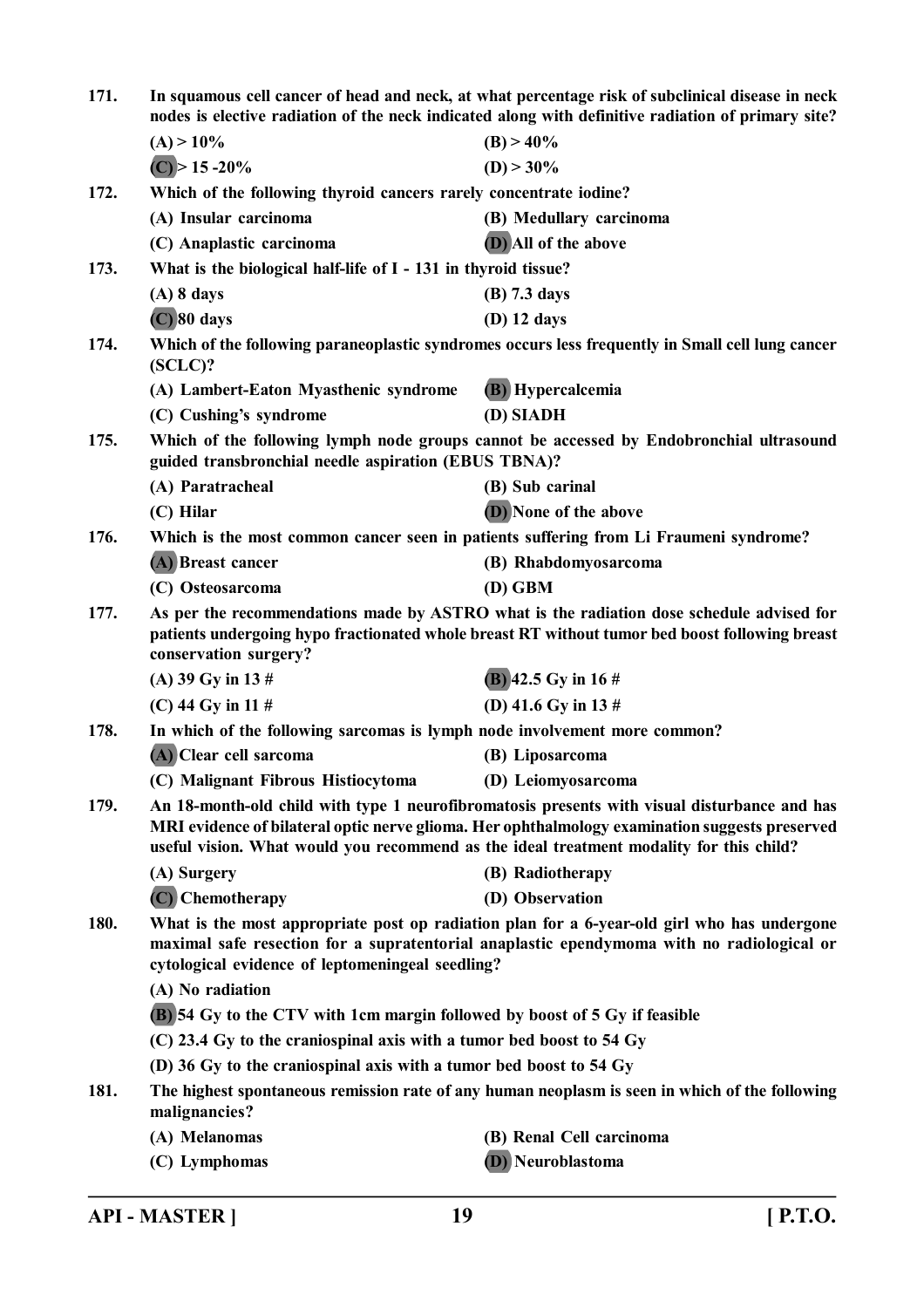| 182. | Neuroblastomas are associated with all of the following EXCEPT?                                                                                                                                                                                                                                                                                                                                                                                                                                                                    |                                                                                              |  |
|------|------------------------------------------------------------------------------------------------------------------------------------------------------------------------------------------------------------------------------------------------------------------------------------------------------------------------------------------------------------------------------------------------------------------------------------------------------------------------------------------------------------------------------------|----------------------------------------------------------------------------------------------|--|
|      | (A) Horner's syndrome                                                                                                                                                                                                                                                                                                                                                                                                                                                                                                              | (B) Opsoclonus myoclonus syndrome                                                            |  |
|      | (C) Blueberry Muffin sign                                                                                                                                                                                                                                                                                                                                                                                                                                                                                                          | <b>(D)</b> Denys Drash syndrome                                                              |  |
| 183. | Which of the following sites is considered a favorable site for rhabdomyosarcoma?                                                                                                                                                                                                                                                                                                                                                                                                                                                  |                                                                                              |  |
|      | (A) Infratemporal fossa                                                                                                                                                                                                                                                                                                                                                                                                                                                                                                            | (B) Nasopharynx                                                                              |  |
|      | (C) Scalp                                                                                                                                                                                                                                                                                                                                                                                                                                                                                                                          | (D) Nasal cavity                                                                             |  |
| 184. | Which of the following muscles is an intrinsic muscle of the tongue?                                                                                                                                                                                                                                                                                                                                                                                                                                                               |                                                                                              |  |
|      | (A) Genioglossus                                                                                                                                                                                                                                                                                                                                                                                                                                                                                                                   | <b>(B)</b> Lingual muscle                                                                    |  |
|      | (C) Hyoglossus                                                                                                                                                                                                                                                                                                                                                                                                                                                                                                                     | (D) Styloglossus                                                                             |  |
| 185. | The expression of which cytokine is elevated in radiation induced pneumonitis?                                                                                                                                                                                                                                                                                                                                                                                                                                                     |                                                                                              |  |
|      | (A) Transforming growth factor- $\beta$ (TGF- $\beta$ )                                                                                                                                                                                                                                                                                                                                                                                                                                                                            | (B) Tumor necrosis factor- $\alpha$ (TNF- $\alpha$ )                                         |  |
|      | (C) NF-kappa B (NF-kB)                                                                                                                                                                                                                                                                                                                                                                                                                                                                                                             | (D) Interleukin-6 (IL-6)                                                                     |  |
| 186. | According to the AJCC 8th edition staging manual, a patient with a pl6-positive base of tongue<br>squamous cell carcinoma lesion measuring 3 cm x 1cm with contralateral mobile level II cervical<br>node measuring 4 cm in size will be grouped under which stage?                                                                                                                                                                                                                                                                |                                                                                              |  |
|      | (A) Stage I                                                                                                                                                                                                                                                                                                                                                                                                                                                                                                                        | (B) Stage II                                                                                 |  |
|      | (C) Stage III                                                                                                                                                                                                                                                                                                                                                                                                                                                                                                                      | (D) Stage IV a                                                                               |  |
| 187. | International Prognostic Index (IPI) score used to prognosticate Diffuse Large B Cell Lymphoma<br>considers all the following risk factors EXCEPT?                                                                                                                                                                                                                                                                                                                                                                                 |                                                                                              |  |
|      | $(A)$ Age                                                                                                                                                                                                                                                                                                                                                                                                                                                                                                                          | (B) LDH level                                                                                |  |
|      | (C) Hemoglobin level                                                                                                                                                                                                                                                                                                                                                                                                                                                                                                               | (D) Performance status                                                                       |  |
| 188. |                                                                                                                                                                                                                                                                                                                                                                                                                                                                                                                                    | What tumors have shown the shortest median latent period for radiation-induced malignancies? |  |
|      | (A) Breast                                                                                                                                                                                                                                                                                                                                                                                                                                                                                                                         | (B) Leukemia                                                                                 |  |
|      | $(C)$ Lung                                                                                                                                                                                                                                                                                                                                                                                                                                                                                                                         | (D) Brain                                                                                    |  |
| 189. | The exposure of growing cartilage to radiation leads to irreversible growth deficit at which<br>dose?                                                                                                                                                                                                                                                                                                                                                                                                                              |                                                                                              |  |
|      | $(A)$ 10-15Gy                                                                                                                                                                                                                                                                                                                                                                                                                                                                                                                      | $(B)$ 12-15 $Gy$                                                                             |  |
|      | (C) > 30Gy                                                                                                                                                                                                                                                                                                                                                                                                                                                                                                                         | (D) > 20Gy                                                                                   |  |
| 190. | What is the dose limiting toxicity of Oxaliplatin?                                                                                                                                                                                                                                                                                                                                                                                                                                                                                 |                                                                                              |  |
|      | (A) Sensory neuropathy                                                                                                                                                                                                                                                                                                                                                                                                                                                                                                             | (B) Nephrotoxicity                                                                           |  |
|      | (C) Ototoxicity                                                                                                                                                                                                                                                                                                                                                                                                                                                                                                                    | (D) Thrombocytopenia                                                                         |  |
| 191. | A 58-year-old woman with no comorbids undergoes colonoscopy for hematochezia, which reveals<br>a growth in the anterior wall of distal rectum 3.5 cms from anal verge. No other proximal lesions<br>are seen in colonoscopy. Biopsy of the rectal growth is suggestive of adenocarcinoma. MRI of<br>the pelvis confirms growth distal rectum with peri rectal stranding with a few significant<br>mesorectal nodes and absence of pelvic nodes. Metastatic work up shows no systemic spread.<br>How should her disease be treated? |                                                                                              |  |
|      | (A) APR followed by appropriate adjuvant therapy.                                                                                                                                                                                                                                                                                                                                                                                                                                                                                  |                                                                                              |  |
|      | (B) FOLFOX based neoadjuvant chemotherapy followed by appropriate surgery.                                                                                                                                                                                                                                                                                                                                                                                                                                                         |                                                                                              |  |
|      | (C) Pre op chemo-radiation followed by assessment for surgery.                                                                                                                                                                                                                                                                                                                                                                                                                                                                     |                                                                                              |  |
|      | (D) Primary radical RT only.                                                                                                                                                                                                                                                                                                                                                                                                                                                                                                       |                                                                                              |  |